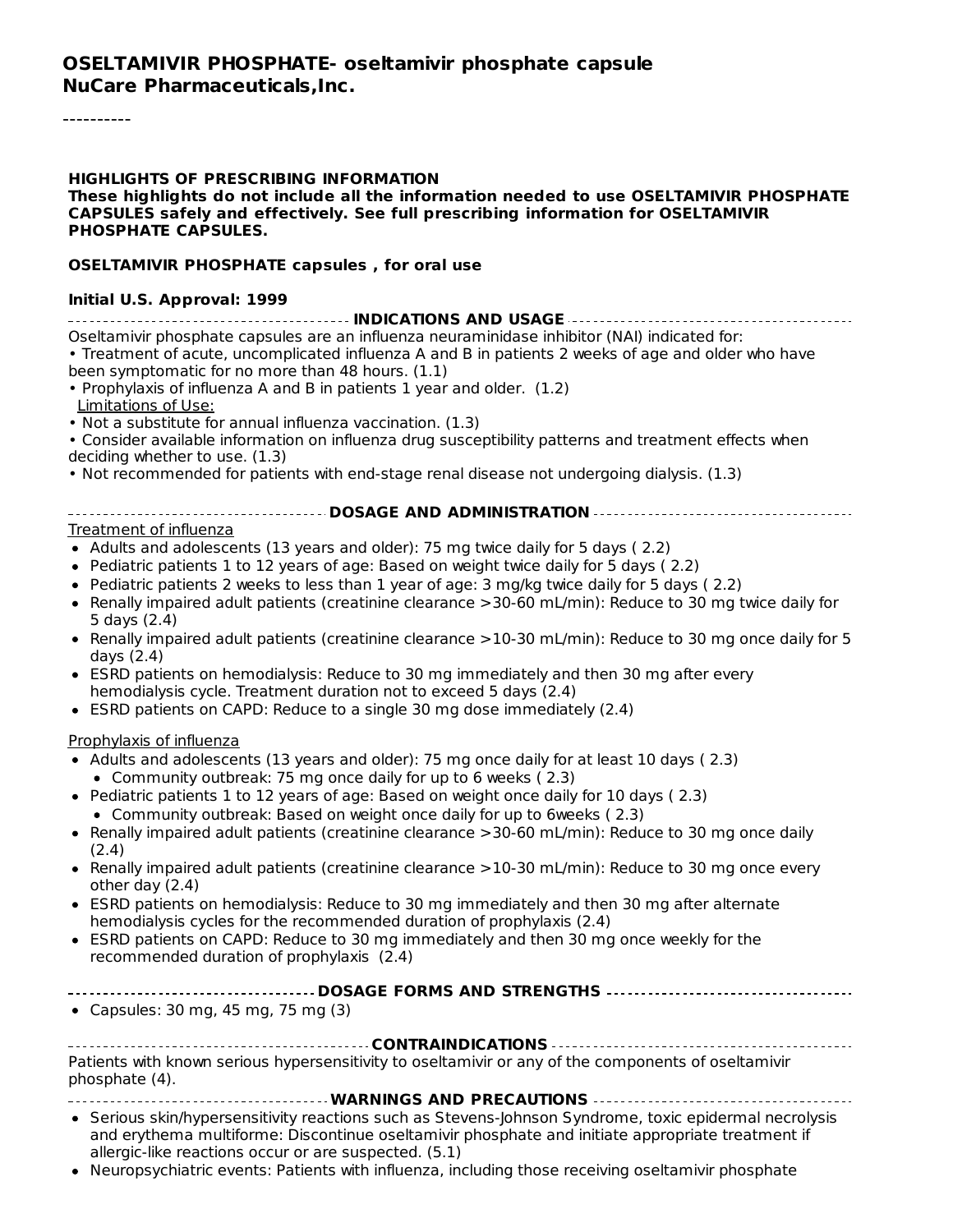Neuropsychiatric events: Patients with influenza, including those receiving oseltamivir phosphate particularly pediatric patients, may be at an increased risk of confusion or abnormal behavior early in their illness. Monitor for signs of abnormal behavior. (5.2)

**ADVERSE REACTIONS** Most common adverse reactions (>1% and more common than with placebo):

- Treatment studies Nausea, vomiting, headache. (6.1)
- Prophylaxis studies Nausea, vomiting, headache, pain.  $(6.1)$

#### **To report SUSPECTED ADVERSE REACTIONS, contact Novadoz Pharmaceuticals LLC at 1-855- 668-2369 or FDA at 1-800-FDA-1088 or www.fda.gov/medwatch**

**DRUG INTERACTIONS** Live attenuated influenza vaccine (LAIV), intranasal: Avoid administration of LAIV within 2 weeks before or 48 hours after oseltamivir phosphate use, unless medically indicated. (7)

#### **See 17 for PATIENT COUNSELING INFORMATION.**

**Revised: 8/2020**

#### **FULL PRESCRIBING INFORMATION: CONTENTS\* 1 INDICATIONS AND USAGE**

- 1.1 Treatment of Influenza
	- 1.2 Prophylaxis of Influenza
	- 1.3 Limitations of Use

#### **2 DOSAGE AND ADMINISTRATION**

- 2.1 Dosage and Administration Overview
- 2.2 Recommended Dosage for Treatment of Influenza
- 2.3 Recommended Dosage for Prophylaxis of Influenza
- 2.4 Dosage in Patients with Renal Impairment

2.6 Emergency Preparation of Oral Suspension from 75 mg Oseltamivir Phosphate **Capsules** 

#### **3 DOSAGE FORMS AND STRENGTHS**

#### **4 CONTRAINDICATIONS**

#### **5 WARNINGS AND PRECAUTIONS**

- 5.1 Serious Skin/Hypersensitivity Reactions
- 5.2 Neuropsychiatric Events
- 5.3 Risk of Bacterial Infections
- 5.4 Fructose Intolerance in Patients with Hereditary Fructose Intolerance

#### **6 ADVERSE REACTIONS**

- 6.1 Clinical Trials Experience
- 6.2 Postmarketing Experience

#### **7 DRUG INTERACTIONS**

- 7.1 Influenza Vaccines
- 7.2 Drugs Without Clinically Significant Drug Interaction with Oseltamivir Phosphate

#### **8 USE IN SPECIFIC POPULATIONS**

- 8.1 Pregnancy
- 8.2 Lactation
- 8.4 Pediatric Use
- 8.5 Geriatric Use
- 8.6 Renal Impairment
- 8.7 Hepatic Impairment
- 8.8 Use in Patients with Chronic Conditions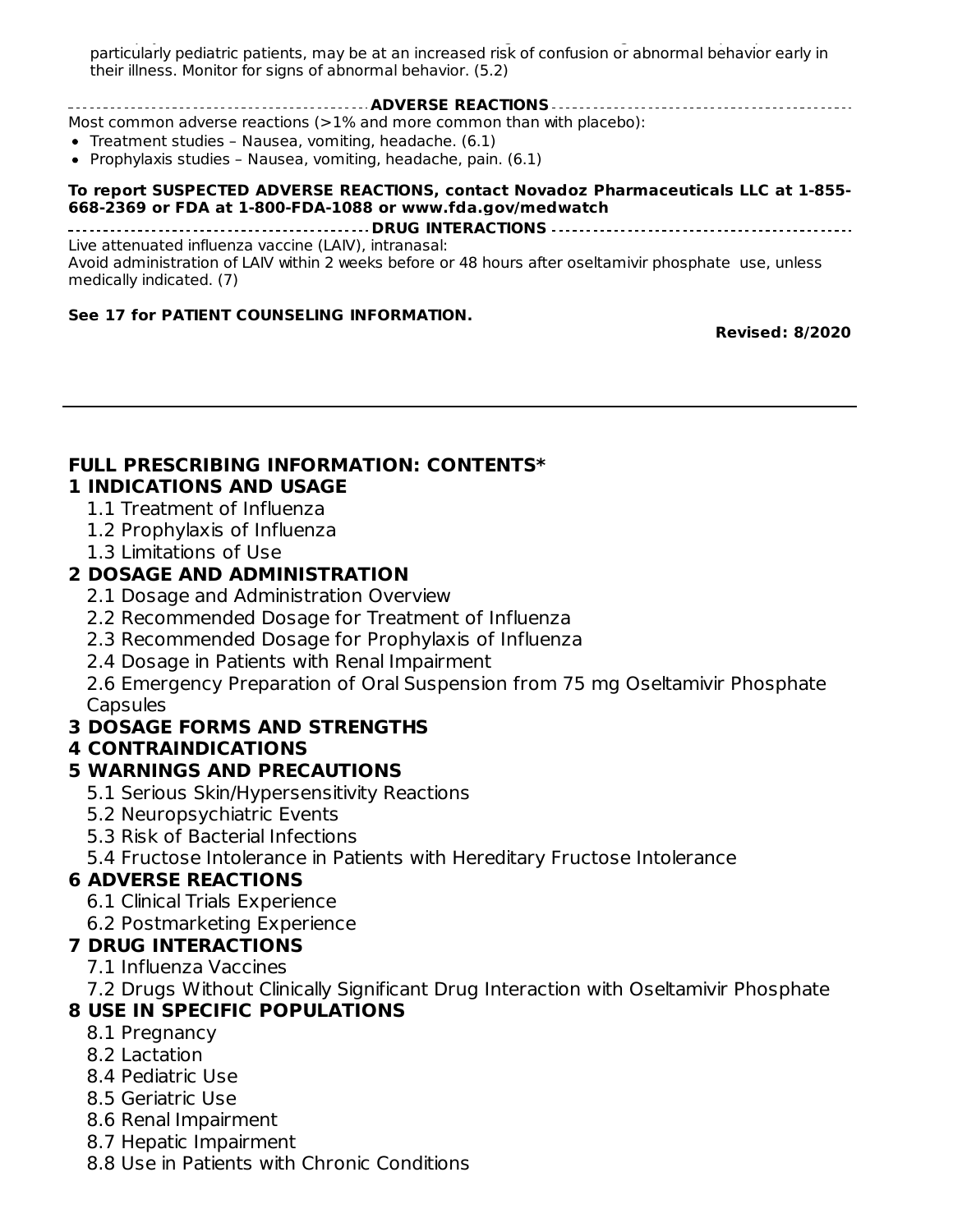#### 8.9 Immunocompromised Patients

#### **10 OVERDOSAGE**

#### **11 DESCRIPTION**

### **12 CLINICAL PHARMACOLOGY**

- 12.1 Mechanism of Action
- 12.3 Pharmacokinetics
- 12.4 Microbiology

#### **13 NONCLINICAL TOXICOLOGY**

13.1 Carcinogenesis, Mutagenesis, Impairment of Fertility

#### **14 CLINICAL STUDIES**

14.1 Treatment of Influenza

14.2 Prophylaxis of Influenza

### **16 HOW SUPPLIED/STORAGE AND HANDLING**

#### **17 PATIENT COUNSELING INFORMATION**

 $\ast$  Sections or subsections omitted from the full prescribing information are not listed.

## **FULL PRESCRIBING INFORMATION**

## **1 INDICATIONS AND USAGE**

#### **1.1 Treatment of Influenza**

Oseltamivir phosphate capsules are indicated for the treatment of acute, uncomplicated illness due to influenza A and B infection in patients 2 weeks of age and older who have been symptomatic for no more than 48 hours.

## **1.2 Prophylaxis of Influenza**

Oseltamivir phosphate capsules are indicated for the prophylaxis of influenza A and B in patients 1 year and older.

#### **1.3 Limitations of Use**

- Oseltamivir phosphate capsules are not a substitute for early influenza vaccination on an annual basis as recommended by the Centers for Disease Control and Prevention Advisory Committee on Immunization Practices.
- Influenza viruses change over time. Emergence of resistance substitutions could decrease drug effectiveness. Other factors (for example, changes in viral virulence) might also diminish clinical benefit of antiviral drugs. Prescribers should consider available information on influenza drug susceptibility patterns and treatment effects when deciding whether to use oseltamivir phosphate capsules *[see Microbiology* (12.4)].
- Oseltamivir phosphate capsules, are not recommended for patients with end-stage renal disease not undergoing dialysis [see Dosage and Administration (2.4)and Use in Specific Populations (8.6)].

## **2 DOSAGE AND ADMINISTRATION**

## **2.1 Dosage and Administration Overview**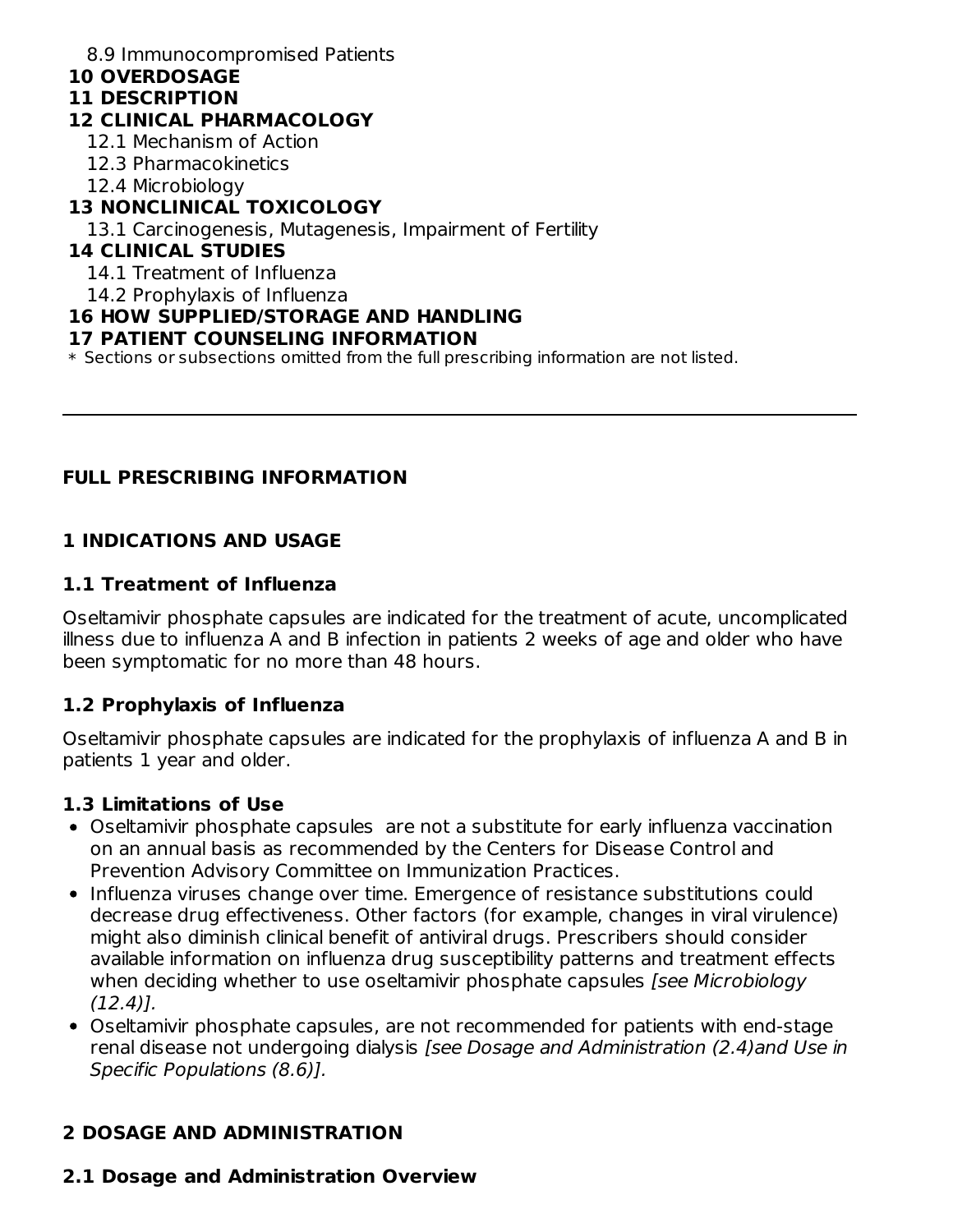Administer oseltamivir phosphate capsules for the treatment of influenza in patients 2 weeks of age or older [see Dosage and Administration (2.2)]or for prophylaxis of influenza in patients 1 year and older *[see Dosage and Administration (2.3)]* using:

• Oseltamivir phosphate capsules

The capsules may be taken with or without food; however, tolerability may be enhanced if oseltamivir phosphate capsules is taken with food.

Adjust the oseltamivir phosphate capsules dosage in patients with moderate or severe renal impairment [ see Dosage and Administration (2.4)].

For patients who cannot swallow capsules, oseltamivir phosphate for oral suspension is the preferred formulation. When oseltamivir phosphate for oral suspension is not available from wholesaler or the manufacturer, oseltamivir phosphate capsules may be opened and mixed with sweetened liquids such as regular or sugar-free chocolate syrup, corn syrup, caramel topping, or light brown sugar (dissolved in water). During emergency situations **and** when neither the oral suspension or the age-appropriate strengths of oseltamivir phosphate capsules to mix with sweetened liquids are available, then a pharmacist may prepare an emergency supply of oral suspension from oseltamivir phosphate 75 mg capsules [ see Dosage and Administration (2.6)].

## **2.2 Recommended Dosage for Treatment of Influenza**

Initiate treatment with oseltamivir phosphate capsules within 48 hours of influenza symptom onset.

Adults and Adolescents (13 years of age and older)

The recommended oral dosage of oseltamivir phosphate capsules for treatment of influenza in adults and adolescents 13 years and older is 75 mg twice daily (one 75 mg capsule or 12.5 mL of oral suspension twice daily) for 5 days.

Pediatric Patients (2 weeks of age through 12 years of age)

Table 1 displays the recommended oral dosage of oseltamivir phosphate capsules for treatment of influenza in pediatric patients 2 weeks of age through 12 years of age and provides information about prescribing the capsule or the formulation for oral suspension.

## **2.3 Recommended Dosage for Prophylaxis of Influenza**

Initiate post-exposure prophylaxis with oseltamivir phosphate capsules within 48 hours following close contact with an infected individual. Initiate seasonal prophylaxis with oseltamivir phosphate capsules during a community outbreak.

Adults and Adolescents (13 years of age and older)

The recommended dosage of oseltamivir phosphate capsules for prophylaxis of influenza in adults and adolescents 13 years and older is 75 mg orally once daily (one 75 mg capsule or 12.5 mL of oral suspension once daily) for at least 10 days following close contact with an infected individual and up to 6 weeks during a community outbreak. In immunocompromised patients, oseltamivir phosphate capsules may be continued for up to 12 weeks [see Use in Specific Populations (8.9)].The duration of protection lasts for as long as oseltamivir phosphate capsules dosing is continued.

Pediatric Patients (1 year to 12 years of age)

Table 1 displays the recommended oral dosage of oseltamivir phosphate capsules for prophylaxis of influenza in pediatric patients 1 year to 12 years of age based on body weight and provides information about prescribing the capsule or the formulation for oral suspension. Prophylaxis in pediatric patients is recommended for 10 days following close contact with an infected individual and up to 6 weeks during a community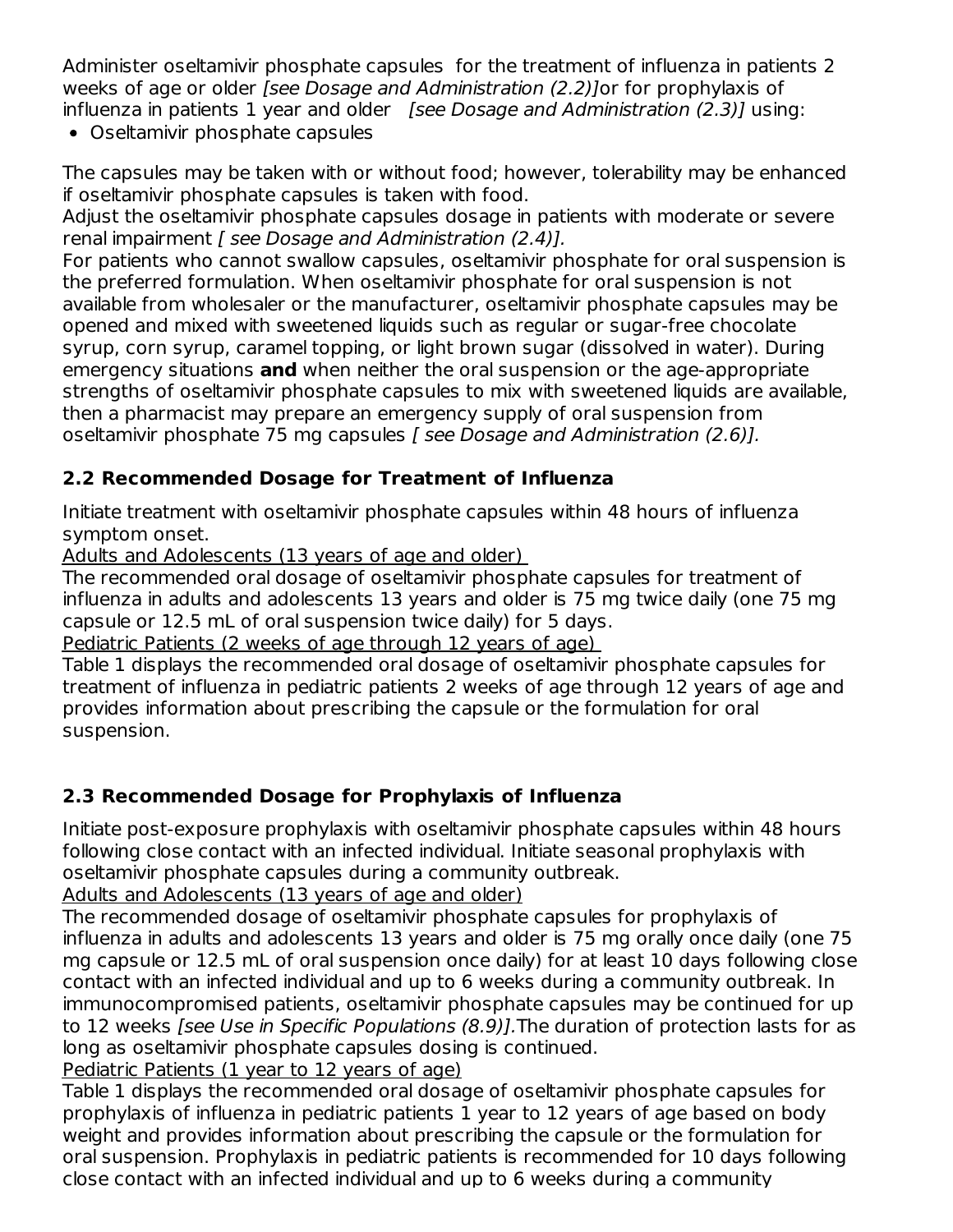#### **Table 1 Oseltamivir phosphate Dosage Recommendations in Pediatric Patients for Treatment and Prophylaxis of Influenza**

| Weight                                             | 5 days                         | Treatment Prophylaxis<br><b>Dosage for Dosage for</b><br>10 days $*$ | <b>Volume of</b><br>Oral<br><b>Suspension</b><br>$(6 \text{ mg/mL})$<br>for<br>each Dose | <b>Number of</b><br><b>Bottles of</b><br><b>Oral</b><br><b>Suspension</b><br>to Dispense | <b>Number of</b><br><b>Capsules to</b><br><b>Dispense</b><br>(Strength) $‡$ |
|----------------------------------------------------|--------------------------------|----------------------------------------------------------------------|------------------------------------------------------------------------------------------|------------------------------------------------------------------------------------------|-----------------------------------------------------------------------------|
| Patients from 2 Weeks to less than 1 Year of Age   |                                |                                                                      |                                                                                          |                                                                                          |                                                                             |
| Any weight                                         | 3 mg/kg<br><b>twice</b> daily  | <b>Not</b><br>applicable                                             | 0.5 mL/kg $\frac{5}{3}$                                                                  | 1 bottle                                                                                 | Not applicable                                                              |
| Patients 1 to 12 Years of Age Based on Body Weight |                                |                                                                      |                                                                                          |                                                                                          |                                                                             |
| 15 kg or less                                      | $30 \text{ mg}$<br>twice daily | 30 mg once<br>daily                                                  | 5 mL                                                                                     | 1 bottle                                                                                 | 10 capsules (30<br>mg)                                                      |
| 15.1 kg to 23<br>kg                                | 45 mg<br>twice daily           | $45 \text{ mg}$ once<br>daily                                        | $7.5$ mL                                                                                 | 2 bottle                                                                                 | 10 capsules (45<br>mg)                                                      |
| 23.1 kg to 40<br>kg                                | 60 mg<br>twice daily           | 60<br>mg once<br>daily                                               | 10 mL                                                                                    | 2 bottle                                                                                 | 20 capsules (30<br>$mq$ )                                                   |
| 40.1 kg to more                                    | 75 mg<br>twice daily           | 75<br>mg once<br>daily                                               | 12.5 mL                                                                                  | 3 bottle                                                                                 | 10 capsules (75)<br>mg)                                                     |

\* The recommended duration for post-exposure prophylaxis is 10 days and the recommended duration for community outbreak (seasonal/pre-exposure) prophylaxis is up to 6 weeks (or up to 12 weeks in immunocompromised patients). The amount supplied (e.g., number of bottles or capsules) for seasonal prophylaxis may be greater than for post-exposure prophylaxis.

 $^\dagger$  Use an oral dosing dispensing device that measures the appropriate volume in mL with the oral suspension.

Oseltamivir phosphate for oral suspension is the preferred formulation for patients ‡ who cannot swallow capsules.

 $\delta$  For patients less than 1 year of age, provide an appropriate dosing device that can accurately measure and administer small volumes.

## **2.4 Dosage in Patients with Renal Impairment**

Table 2 displays the dosage recommendations for the treatment and prophylaxis of influenza in adults with various stages of renal impairment (estimated creatinine clearance of less than or equal to 90 mL per minute). Dosage modifications are recommended in adults with an estimated creatinine clearance less than or equal to 60 mL per minute [see Use in Specific Population (8.6) and Clinical Pharmacology (12.3)].

### **Table 2 Recommended Dosage Modifications for Treatment and Prophylaxis of Influenza in Adults with Renal Impairment or End Stage Renal Disease (ESRD) on Dialysis**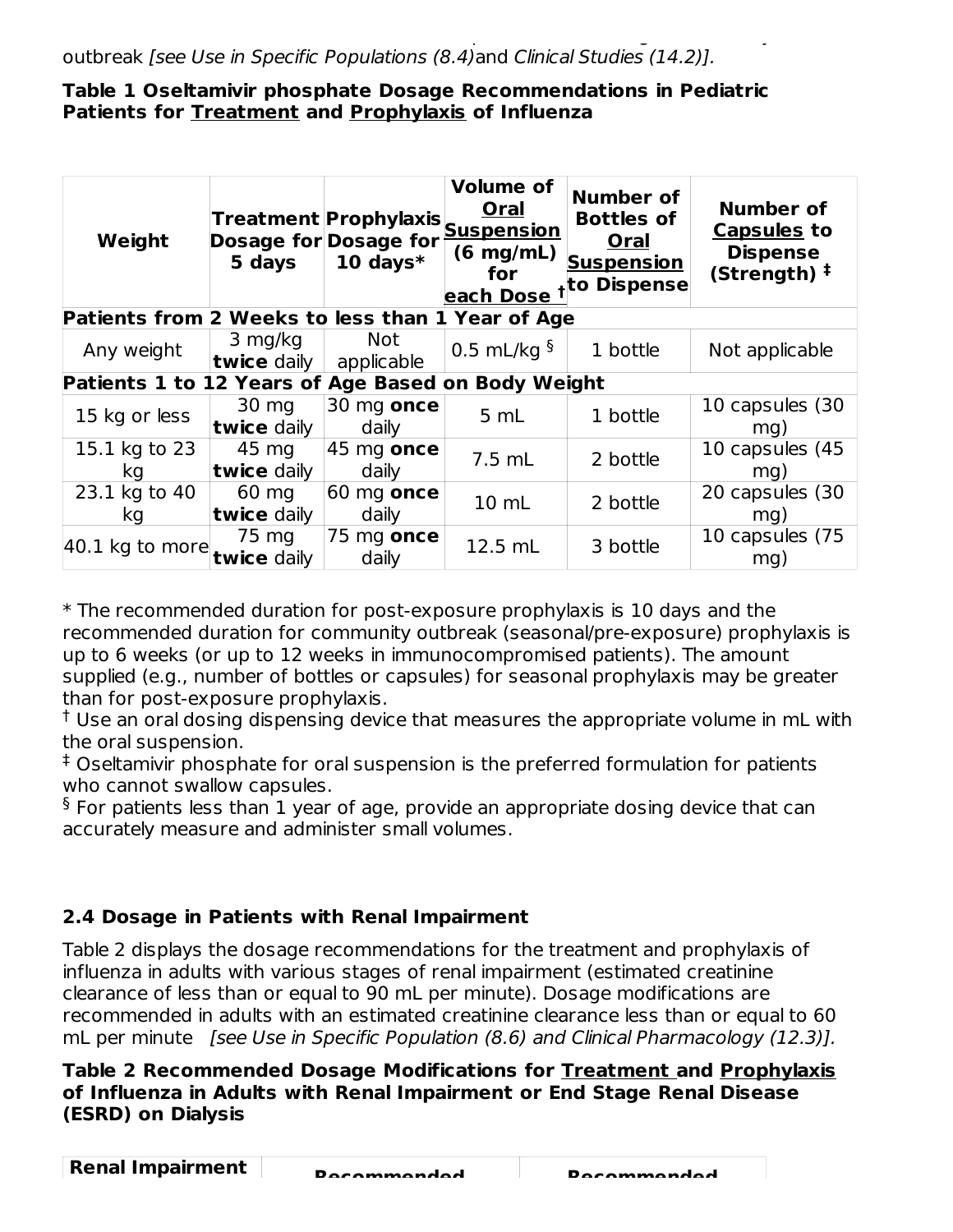| (Creatinine<br><b>Clearance</b> )                                                                    | UCLAININGINGA<br>Treatment Regimen*                                                                                   | craillilleinea<br><b>Prophylaxis Regimen*t</b>                             |
|------------------------------------------------------------------------------------------------------|-----------------------------------------------------------------------------------------------------------------------|----------------------------------------------------------------------------|
| <b>Mild</b><br>(>60-90 mL/minute)                                                                    | 75 mg twice daily for 5 days                                                                                          | 75 mg once daily                                                           |
| Moderate<br>$($ >30-60 mL/minute)                                                                    | 30 mg twice daily for 5 days                                                                                          | 30 mg once daily                                                           |
| Severe<br>$(>10-30$ mL/minute)                                                                       | 30 mg once daily for 5 days                                                                                           | 30 mg every other day                                                      |
| <b>ESRD Patients on</b><br>Hemodialysis<br>$(\leq 10$ mL/minute)                                     | 30 mg immediately and then<br>30 mg after every<br>hemodialysis cycle<br>(treatment duration not to<br>exceed 5 days) | 30 mg immediately and<br>then 30 mg after alternate<br>hemodialysis cycles |
| <b>ESRD Patients on</b><br>Continuous<br>Ambulatory Peritoneal<br>Dialysis‡<br>$(\leq 10$ mL/minute) | A single 30 mg dose<br>administered immediately                                                                       | 30 mg immediately and<br>then 30 mg once weekly                            |
| <b>ESRD Patients not</b><br>on Dialysis                                                              | oseltamivir phosphate<br>capsule is not<br>recommended                                                                | oseltamivir phosphate<br>capsule is not<br>recommended                     |

\* Capsules can be used for 30 mg dosing.

† The recommended duration for post-

exposure prophylaxis is at least 10 days and the recommended duration for community outbreak (seasonal/pre-

exposure) prophylaxis is up to 6 weeks (or up to 12 weeks in immunocompromised patients).

‡ Data derived from studies in continuous ambulatory peritoneal dialysis (CAPD) patients.

## **2.6 Emergency Preparation of Oral Suspension from 75 mg Oseltamivir Phosphate Capsules**

The following directions are provided for use only during emergency situations and when FDA-approved, commercially manufactured oseltamivir phosphate for oral suspension is not available from wholesalers or the manufacturer.

The following emergency preparation instructions will provide one patient with enough oseltamivir phosphate capsules for a 5-day course of treatment of influenza or a 10-day course of prophylaxis of influenza:

Step  $#1$ : Determine the dosage of oseltamivir phosphate capsules for the patient [see Dosage and Administration (2.2, 2.3, and 2.4)] then determine the total volume of oral suspension needed to be prepared (see Table 3).

#### **Table 3 Emergency Preparation: Volume of Prepared Oral Suspension (6 mg per mL) Based Upon oseltamivir phosphate Dose**

| Oseltamivir phosphate Dose * | <b>Total Volume to Prepare per Patient</b> |
|------------------------------|--------------------------------------------|
| 15 mg or less                | 37.5 mL                                    |
| 30 mg                        | 75 mL                                      |
| 45 mg                        | 100 mL                                     |
| 60 mg                        | 125 mL                                     |
| 75 mg                        | 150 mL                                     |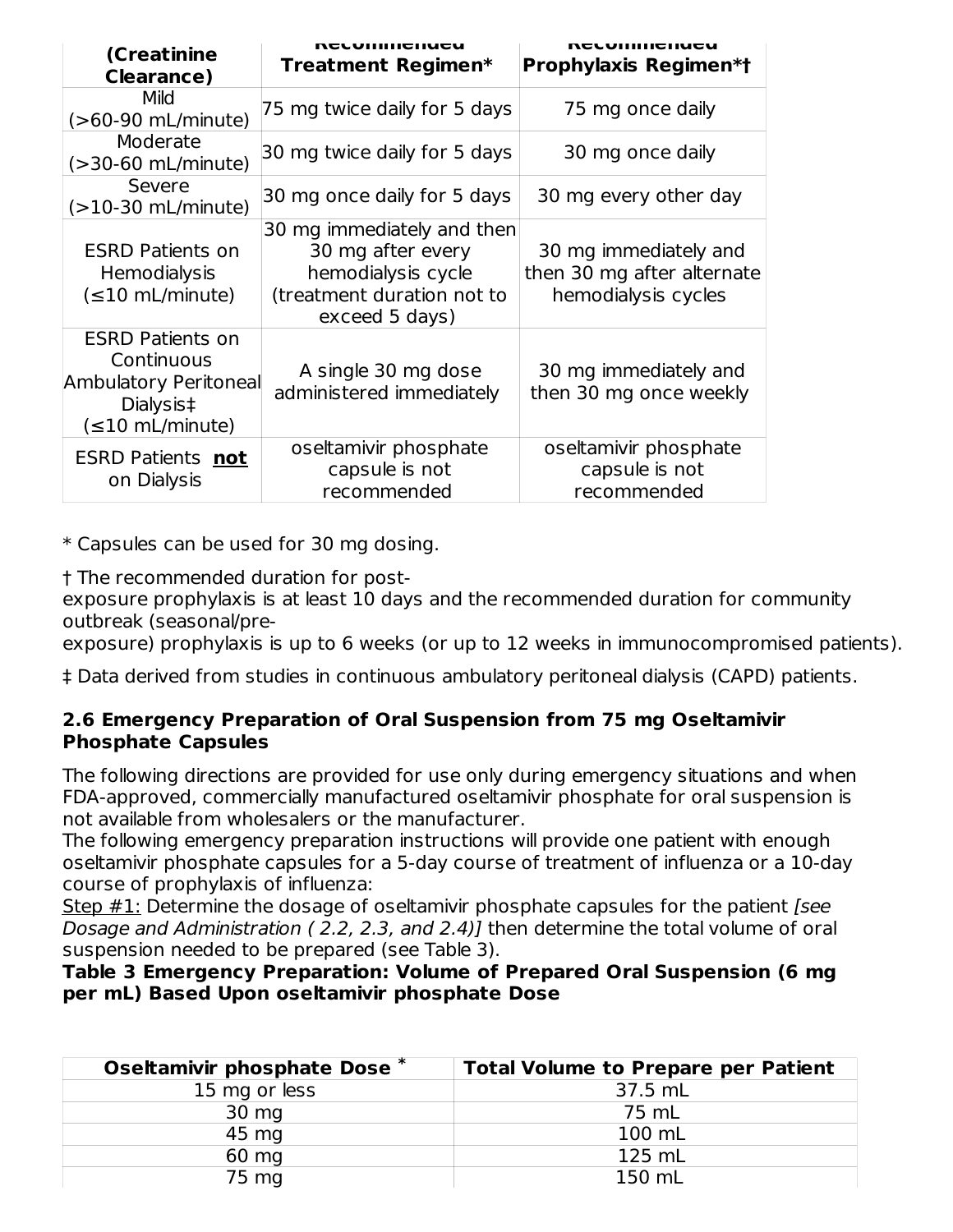\* If the oseltamivir phosphate dose is between the doses listed, use the greater listed dose to determine the total volume of prepared oral suspension.

Step #2: Preparation must be performed with only one of the following vehicles (other vehicles have not been studied): Cherry Syrup (Humco®), Ora-Sweet® SF (sugar-free) (Paddock Laboratories), or simple syrup. Determine the number of capsules and the amount of water and vehicle needed to prepare the total volume (see Table 3) of prepared oral suspension (6 mg per mL) for a complete treatment or prophylaxis course (see Table 4).

#### **Table 4 Emergency Preparation: Number of Oseltamivir Phosphate 75 mg Capsules and Amount of Water and Vehicle Needed to Prepare the Total Volume of a Prepared Oral Suspension (6 mg per mL)**

| Total Volume of<br><b>Prepared Oral</b><br><b>Suspension</b> | 37.5mL   | 75 mL | 100 mL | 125 mL                                                                                                           | 150 mL           |
|--------------------------------------------------------------|----------|-------|--------|------------------------------------------------------------------------------------------------------------------|------------------|
| Number of<br>oseltamivir                                     |          |       |        |                                                                                                                  |                  |
| phosphate 75 mg                                              |          |       |        | 3 (225 mg) $\vert 6 \vert$ (450 mg) $\vert 8 \vert$ (600 mg) $\vert 10 \vert$ (750 mg) $\vert 12 \vert$ (900 mg) |                  |
| <b>Capsules (Total</b>                                       |          |       |        |                                                                                                                  |                  |
| Strength)*                                                   |          |       |        |                                                                                                                  |                  |
| <b>Amount of Water</b>                                       | $2.5$ mL | 5 mL  | 7 mL   | 8 mL                                                                                                             | $10 \, \text{m}$ |
| <b>Volume of Vehicle</b>                                     |          |       |        |                                                                                                                  |                  |
| Cherry Syrup (Humo $\circledR$ )                             |          |       |        |                                                                                                                  |                  |
| <b>OR</b> Ora-Sweet <sup>®</sup> SF                          | 34.5 mL  | 69 mL | 91 mL  | 115 mL                                                                                                           | 137 mL           |
| (Paddock Laboratories)                                       |          |       |        |                                                                                                                  |                  |
| <b>OR</b> simple syrup                                       |          |       |        |                                                                                                                  |                  |

\*Includes overage to ensure all doses can be delivered

2.6.1

Step #3: Follow the instructions below for preparing the 75 mg oseltamivir phosphate capsules to produce the oral suspension (6 mg per mL):

- 1. Place the specified amount of water into a polyethyleneterephthalate (PET) or glass bottle (see Table 4). Constitution in other bottle types is not recommended because there is no stability data with other bottle types.
- 2. Carefully separate the capsule body and cap and pour the contents of the required number of oseltamivir phosphate 75 mg capsules into the PET or glass bottle.
- 3. Gently swirl the suspension to ensure adequate wetting of the oseltamivir phosphate powder for at least 2 minutes.
- 4. Slowly add the specified amount of vehicle to the bottle.
- 5. Close the bottle using a child-resistant cap and shake well for 30 seconds to completely dissolve the active drug and to ensure homogeneous distribution of the dissolved drug in the resulting suspension. The active drug, oseltamivir phosphate, readily dissolves in the specified vehicles. The suspension is caused by inert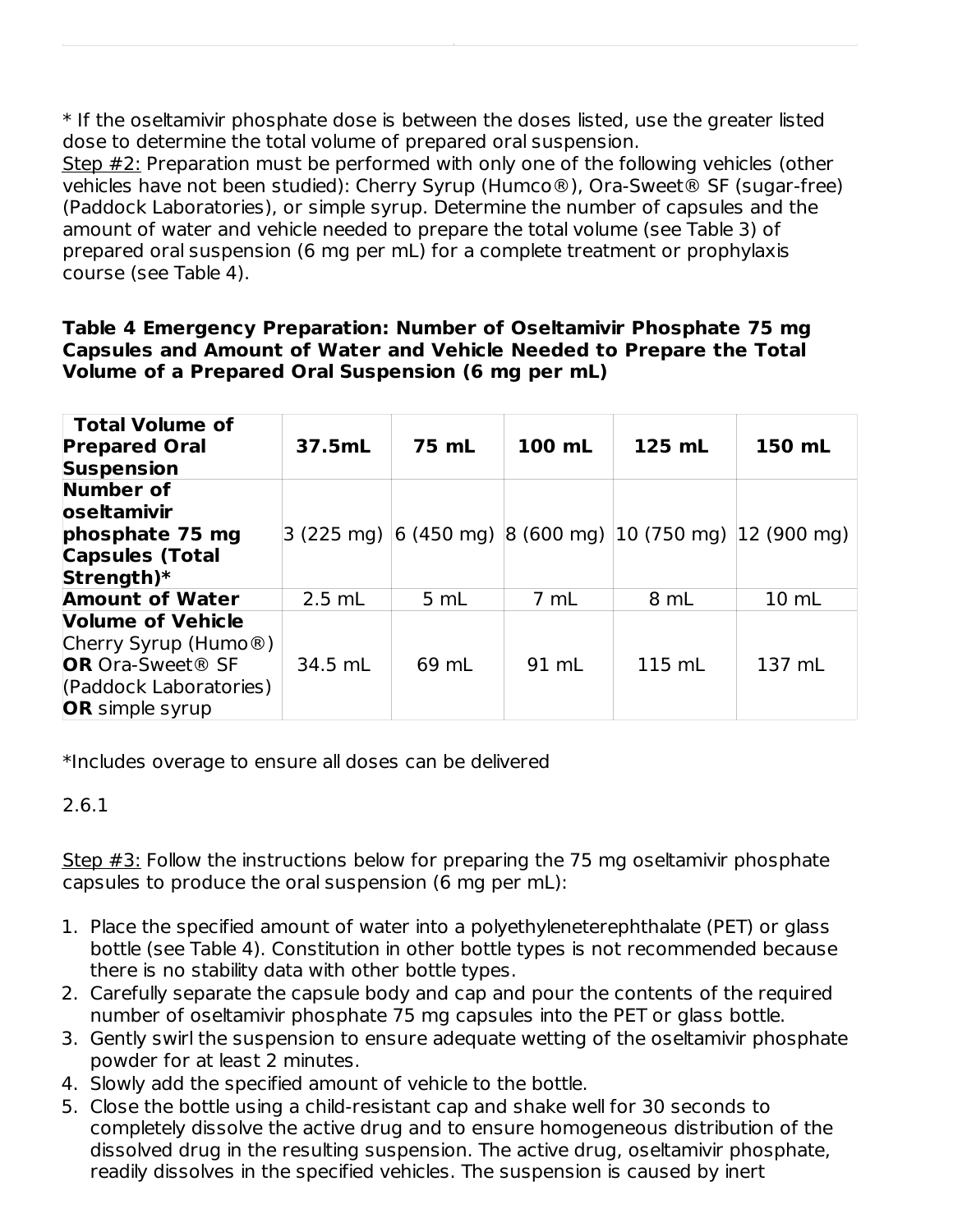ingredients of oseltamivir phosphate capsules which are insoluble in these vehicles.

- 6. Put an ancillary label on the bottle indicating "Shake Well Before Use."
- 7. Instruct the parent or caregiver that any unused suspension remaining in the bottle following completion of therapy must be discarded by either affixing an ancillary label to the bottle or adding a statement to the pharmacy label instructions.
- 8. Place a pharmacy label on the bottle that includes the patient's name, dosing instructions, drug name and any other required information to be in compliance with all State and Federal Pharmacy Regulations. Place an appropriate expiration date on the label according to storage conditions below.
- 9. Include the recommended dosage on the pharmacy label as per Tables 1 and 2 [see Dosage and Administration ( 2.2,2.3, and 2.4)] .
- 10. Store the prepared oral suspension in glass or PET bottles either:
	- In a refrigerator [2 to 8°C (36° to 46°F)]: Stable for 5 weeks when stored in a refrigerator.
	- At room temperature [25°C (77°F)]: Stable for 5 days when stored at room temperature.

# **3 DOSAGE FORMS AND STRENGTHS**

Oseltamivir phosphate capsules, USP:

- 30-mg (30 mg free base equivalent of the phosphate salt): Size "4" hard gelatin capsules with light yellow opaque colour body with black colour band, imprinted with "M" and light yellow opaque colour cap imprinted with "30 mg".
- 45-mg (45 mg free base equivalent of the phosphate salt): Size "4" hard gelatin capsules with grey opaque colour body with black colour band, imprinted with '' M " and grey opaque colour cap imprinted with "45mg".
- 75-mg (75 mg free base equivalent of the phosphate salt): Size "2" hard gelatin capsules with grey opaque colour body with black colour band, imprinted with "M" and light yellow opaque colour cap imprinted with "75 mg".

## **4 CONTRAINDICATIONS**

Oseltamivir phosphate is contraindicated in patients with known serious hypersensitivity to oseltamivir or any component of the product. Severe allergic reactions have included anaphylaxis and serious skin reactions including toxic epidermal necrolysis, Stevens-Johnson Syndrome, and erythema multiforme [see Warnings and Precautions (5.1)].

## **5 WARNINGS AND PRECAUTIONS**

## **5.1 Serious Skin/Hypersensitivity Reactions**

Cases of anaphylaxis and serious skin reactions including toxic epidermal necrolysis, Stevens-Johnson Syndrome, and erythema multiforme have been reported in postmarketing experience with oseltamivir phosphate. Stop oseltamivir phosphate and institute appropriate treatment if an allergic-like reaction occurs or is suspected. The use of oseltamivir phosphate is contraindicated in patients with known serious hypersensitivity to oseltamivir phosphate [see Contraindications (4)and Adverse Reactions (6.2)].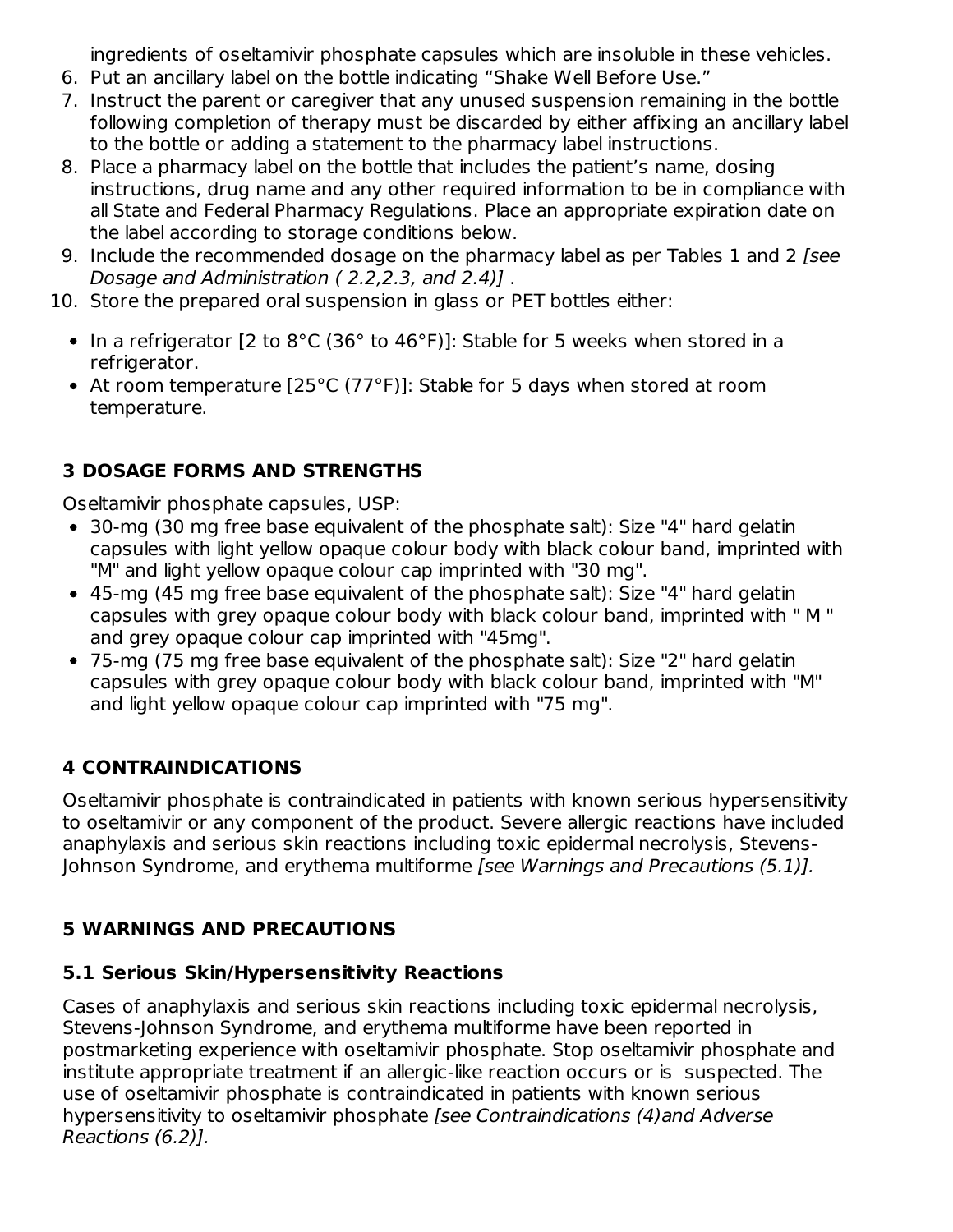## **5.2 Neuropsychiatric Events**

There have been postmarketing reports of delirium and abnormal behavior leading to injury, and in some cases resulting in fatal outcomes, in patients with influenza who were receiving oseltamivir phosphate [see Adverse Reactions (6.2)]. Because these events were reported voluntarily during clinical practice, estimates of frequency cannot be made but they appear to be uncommon based on oseltamivir phosphate usage data. These events were reported primarily among pediatric patients and often had an abrupt onset and rapid resolution. The contribution of oseltamivir phosphate to these events has not been established. Influenza can be associated with a variety of neurologic and behavioral symptoms that can include events such as hallucinations, delirium, and abnormal behavior, in some cases resulting in fatal outcomes. These events may occur in the setting of encephalitis or encephalopathy but can occur without obvious severe disease. Closely monitor oseltamivir phosphate -treated patients with influenza for signs of abnormal behavior. If neuropsychiatric symptoms occur, evaluate the risks and benefits of continuing oseltamivir phosphate for each patient.

## **5.3 Risk of Bacterial Infections**

There is no evidence for efficacy of oseltamivir phosphate in any illness caused by pathogens other than influenza viruses. Serious bacterial infections may begin with influenza-like symptoms or may coexist with or occur as complications during the course of influenza. Oseltamivir phosphate has not been shown to prevent such complications.

Prescribers should be alert to the potential for secondary bacterial infections and treat them as appropriate.

## **5.4 Fructose Intolerance in Patients with Hereditary Fructose Intolerance**

Fructose can be harmful to patients with hereditary fructose intolerance. One dose of 75 mg oseltamivir phosphate for oral suspension delivers 2 grams of sorbitol. This is above the daily maximum limit of sorbitol for patients with hereditary fructose intolerance, and may cause dyspepsia and diarrhea.

## **6 ADVERSE REACTIONS**

The following serious adverse reactions are discussed below and elsewhere in the labeling:

- Serious skin and hypersensitivity reactions [ see Warnings and Precautions (5.1)]
- Neuropsychiatric events [ see Warnings and Precautions (5.2)]

## **6.1 Clinical Trials Experience**

Because clinical trials are conducted under widely varying conditions, adverse reaction rates observed in the clinical trials of a drug cannot be directly compared to rates in the clinical trials of another drug and may not reflect the rates observed in practice. Adverse Reactions from Treatment and Prophylaxis Trials in Adult and Adolescent Subjects (13 years of age and older)

The overall safety profile of oseltamivir phosphate is based on data from 2,646 adult and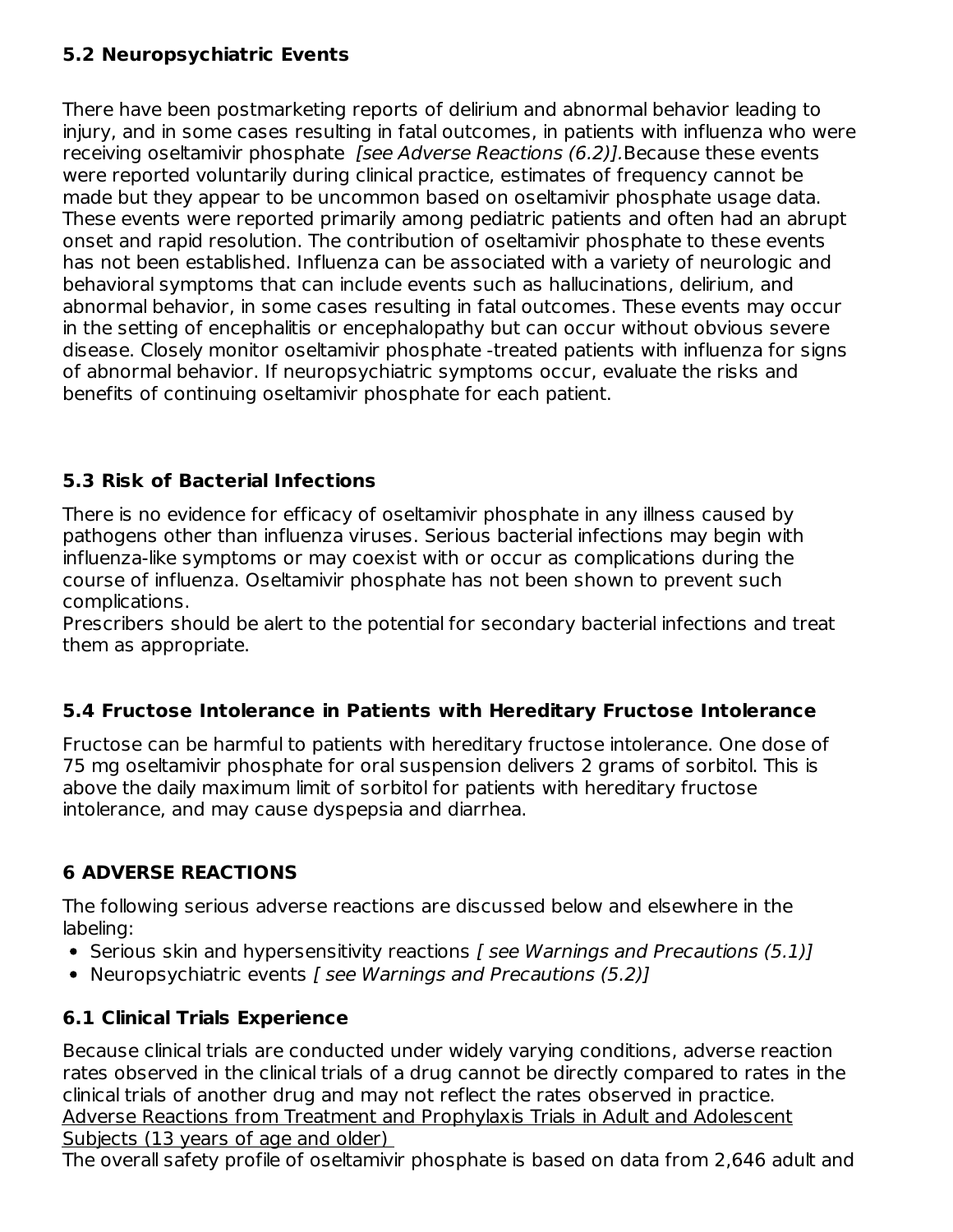adolescent subjects that received the recommended dosage of 75 mg orally twice daily for 5 days for treatment of influenza and 1,943 adult and adolescent subjects that received the recommended dosage of 75 mg orally once daily for up to 6 weeks for prophylaxis of influenza in clinical trials.

The most common adverse reactions in the pooled treatment and pooled prophylaxis trials in adults and adolescents are displayed in Table 5. The majority of these adverse reactions were reported on a single occasion, occurred on either the first or second treatment day and resolved spontaneously within 1-2 days. This summary includes otherwise healthy adults/adolescents and subjects "at risk" (subjects at higher risk of developing complications associated with influenza, e.g., elderly patients and patients with chronic cardiac or respiratory disease). In general, the safety profile in the subjects "at risk" was qualitatively similar to that in otherwise healthy adults/adolescents.

|                                                                | <b>Treatment Trials</b>                                              |                              | <b>Prophylaxis Trails</b>                                         |                              |  |
|----------------------------------------------------------------|----------------------------------------------------------------------|------------------------------|-------------------------------------------------------------------|------------------------------|--|
| <b>System Organ</b><br><b>Class</b><br><b>Adverse Reaction</b> | <b>Oseltamivir</b><br>phosphate<br>75 mg twice<br>daily ( $n=2646$ ) | <b>Placebo</b><br>$(n=1977)$ | <b>Oseltamivir</b><br>phosphate 75<br>mg once daily<br>$(n=1943)$ | <b>Placebo</b><br>$(n=1586)$ |  |
| Gastrointestinal                                               |                                                                      |                              |                                                                   |                              |  |
| <b>Disorders</b>                                               | 10 %                                                                 | 6 %                          | 8%                                                                | 4%                           |  |
| Nausea                                                         | 8%                                                                   | 3%                           | 2%                                                                | $1\%$                        |  |
| Vomiting                                                       |                                                                      |                              |                                                                   |                              |  |
| Nervous System                                                 |                                                                      |                              |                                                                   |                              |  |
| <b>Disorders</b>                                               | 2%                                                                   | 1 %                          | 17 %                                                              | 16 %                         |  |
| Headache                                                       |                                                                      |                              |                                                                   |                              |  |
| <b>General Disorders</b><br>Pain                               | $<$ 1 %                                                              | $<$ 1 %                      | 4 %                                                               | 3%                           |  |

#### **Table 5 Adverse Reactions Occurring in ≥1% of Adults and Adolescents (13 years of age and older) in Treatment and Prophylaxis Trials \***

\* Adverse reactions that occurred in  $\geq$ 1% of oseltamivir phosphate-

treated adults and adolescents and ≥1% greater in oseltamivir phosphate -treated subjects compared to placebo-

treated subjects in either the treatment or prophylaxis trials.

Adverse Reactions from Treatment and Prophylaxis Trials in Pediatric Subjects (1 year to 12 years of age)

A total of 1,481 pediatric subjects (including otherwise healthy pediatric subjects aged 1 year to 12 years and asthmatic pediatric subjects aged 6 to 12 years) participated in clinical trials of oseltamivir phosphate for the treatment of influenza. A total of 859 pediatric subjects received treatment with oseltamivir phosphate for oral suspension either at a 2 mg per kg twice daily for 5 days or weight-band dosing. Vomiting was the only adverse reaction reported at a frequency of >1% in subjects receiving oseltamivir phosphate (16%) compared to placebo (8%).

Amongst the 148 pediatric subjects aged 1 year to 12 years who received oseltamivir phosphate at doses of 30 to 60 mg once daily for 10 days in a post-exposure prophylaxis study in household contacts ( $n = 99$ ), and in a separate 6-week seasonal influenza prophylaxis safety study ( $n = 49$ ), vomiting was the most frequent adverse reaction (8% on oseltamivir phosphate versus 2% in the no prophylaxis group). Adverse Reactions from Treatment Trials in Pediatric Subjects (2 weeks to less than 1 year of age)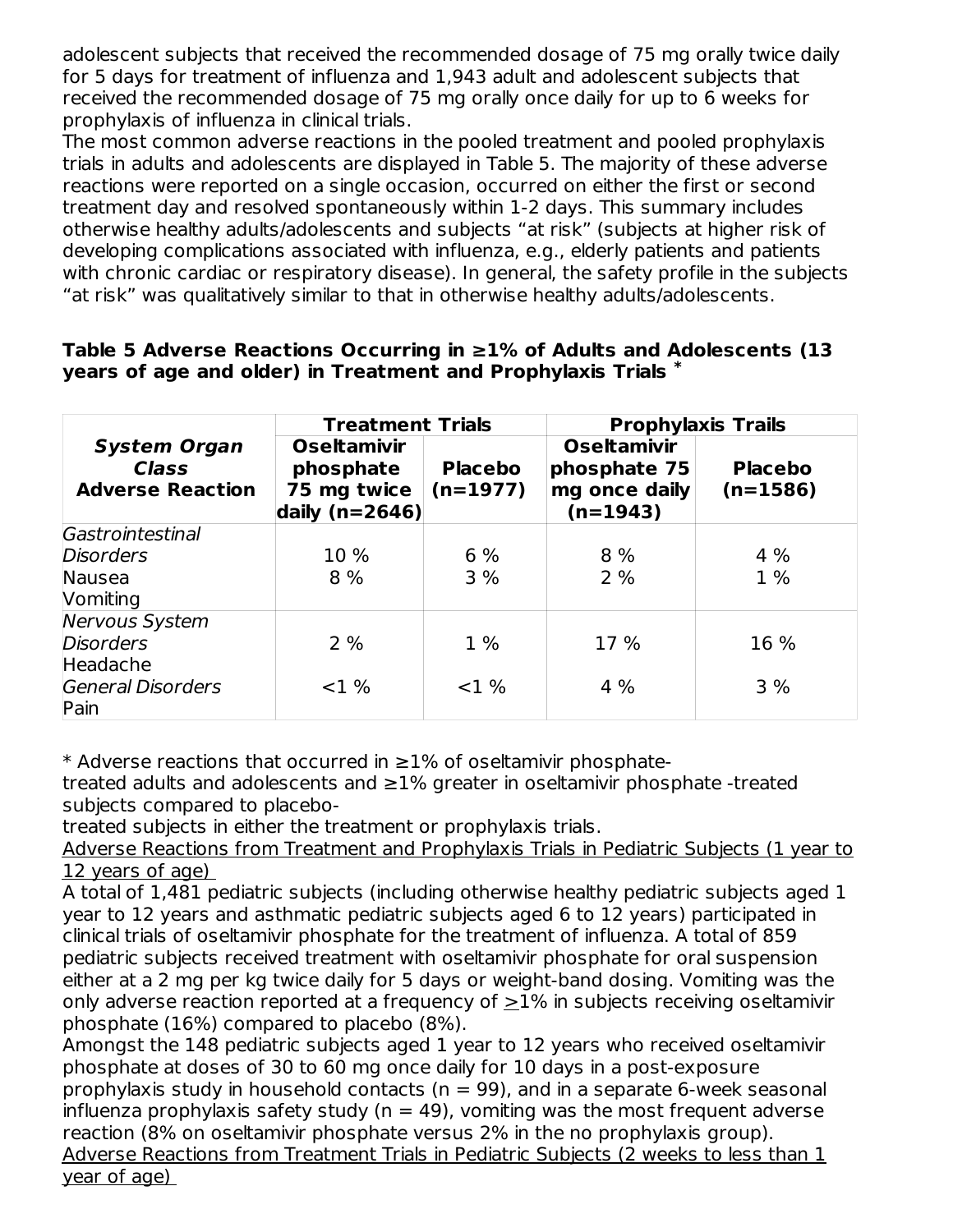Assessment of adverse reactions in pediatric subjects 2 weeks to less than 1 year of age was based on two open-label studies that included safety data on 135 influenzainfected subjects 2 weeks to less than 1 year of age (including premature infants at least 36 weeks post conceptional age) exposed to oseltamivir phosphate at doses ranging from 2 to 3.5 mg per kg of the formulation for oral suspension twice daily orally for 5 days. The safety profile of oseltamivir phosphate was similar across the age range studied, with vomiting (9%), diarrhea (7%) and diaper rash (7%) being the most frequently reported adverse reactions, and was generally comparable to that observed in older pediatric and adult subjects.

Adverse Reactions from the Prophylaxis Trial in Immunocompromised Subjects In a 12-week seasonal prophylaxis study in 475 immunocompromised subjects, including 18 pediatric subjects 1 year to 12 years of age, the safety profile in the 238 subjects receiving oseltamivir phosphate 75 mg once daily was consistent with that previously observed in other oseltamivir phosphate prophylaxis clinical trials [see Clinical Studies (14.2)].

## **6.2 Postmarketing Experience**

The following adverse reactions have been identified during post-approval use of oseltamivir phosphate. Because these reactions are reported voluntarily from a population of uncertain size, it is not possible to reliably estimate their frequency or establish a causal relationship to oseltamivir phosphate exposure.

General disorders and administration site conditions: Swelling of the face or tongue, allergy, anaphylactic/anaphylactoid reactions, hypothermia

Skin and subcutaneous tissue disorders: Rash, dermatitis, urticaria, eczema, toxic epidermal necrolysis, Stevens-Johnson Syndrome, erythema multiforme [see Warnings and Precautions (5.1)]

Gastrointestinal Disorders: Gastrointestinal bleeding, hemorrhagic colitis Cardiac Disorders: Arrhythmia

Hepatobiliary Disorders: Hepatitis, abnormal liver function tests

Nervous System Disorders: Seizure

Metabolism and Nutrition Disorders: Aggravation of diabetes

Psychiatric Disorders: Abnormal behavior, delirium, including symptoms such as hallucinations, agitation, anxiety, altered level of consciousness, confusion, nightmares, delusions [see Warnings and Precautions (5.2)]

# **7 DRUG INTERACTIONS**

# **7.1 Influenza Vaccines**

Live Attenuated Influenza Vaccine

The concurrent use of oseltamivir phosphate with live attenuated influenza vaccine (LAIV) intranasal has not been evaluated. However, because of the potential for oseltamivir phosphate to inhibit replication of live vaccine virus and possibly reduce the efficacy of LAIV, avoid administration of LAIV within 2 weeks before or 48 hours after oseltamivir phosphate administration, unless medically indicated.

## Inactivated Influenza Vaccine

Inactivated influenza vaccine can be administered at any time relative to use of oseltamivir phosphate.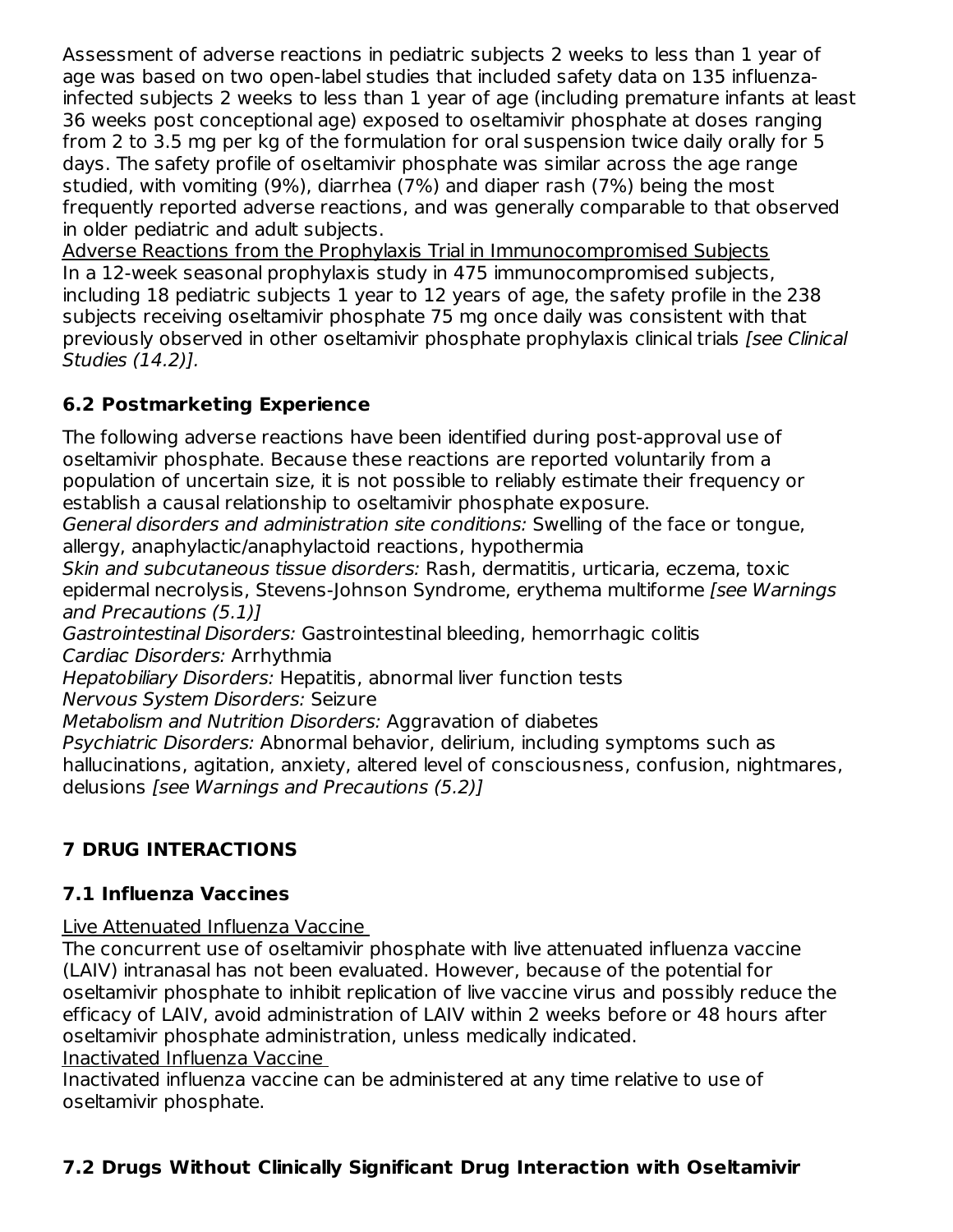## **Phosphate**

No dose adjustments are needed for either oseltamivir or the concomitant drug when coadministering oseltamivir with amoxicillin, acetaminophen, aspirin, cimetidine, antacids (magnesium and aluminum hydroxides and calcium carbonates), rimantadine, amantadine, or warfarin [ see Clinical Pharmacology (12.3)].

# **8 USE IN SPECIFIC POPULATIONS**

## **8.1 Pregnancy**

## Risk Summary

There are no adequate and well-controlled studies with oseltamivir phosphate in pregnant women to inform a drug-associated risk of adverse developmental outcomes. Available published epidemiological data suggest that oseltamivir phosphate, taken in any trimester, is not associated with an increased risk of birth defects. However, these studies individually are limited by small sample sizes, use of different comparison groups, and some lacked information on dose, which preclude a definitive assessment of the risk *[ see Data and Clinical Pharmacology (12.3)]*. In animal reproduction studies with oseltamivir, no adverse developmental effects were observed at clinically relevant exposures (see Data).

The background risk of major birth defects and miscarriage for the indicated populations is unknown. All pregnancies have a background risk of birth defect, loss, or other adverse outcomes. In the U.S. general population, the estimated background risk of major birth defects and miscarriage is 2-4% and 15-20%, respectively. Clinical Considerations

Disease-Associated Maternal and/or Embryo/Fetal Risk

Pregnant women are at higher risk of severe complications from influenza, which may lead to adverse pregnancy and/or fetal outcomes including maternal death, still births, birth defects, preterm delivery, low birth weight and small for gestational age. Data

## Human Data

Published prospective and retrospective observational studies of more than 5,000 women exposed to oseltamivir phosphate during pregnancy, including more than 1,000 women exposed in the first trimester, suggest that the observed rate of congenital malformations was not increased above the rate in the general comparison population, regardless of when therapy was administered during the gestational period. However, individually, none of these studies had adequate sample sizes and some lacked information on dose, which preclude a definitive assessment of the risk. Animal Data

Oseltamivir was administered orally during organogenesis to pregnant rats (at 50, 250, or 1500 mg/kg/day on gestation days 6 to 17) and rabbits (at 50, 150, or 500 mg/kg/day on gestation days 6 to 18). In rats, embryo‐fetal effects consisting of an increased incidence of minor skeletal malformations were observed at a maternally toxic dose (1500 mg/kg/day), resulting in systemic drug exposures (based on AUC for oseltamivir carboxylate) 190 times human exposures at the maximum recommended human dose (MRHD) of oseltamivir phosphate (75 mg twice a day). In the rabbit study, embryo-fetal effects consisting of an increased incidence of minor skeletal abnormalities and variants were observed at maternally toxic doses (≥150 mg/kg/day) resulting in systemic exposures (based on AUC for oseltamivir carboxylate) ≥8 times human exposures at the MRHD of oseltamivir phosphate.

In prenatal and postnatal development studies in rats, oseltamivir was administered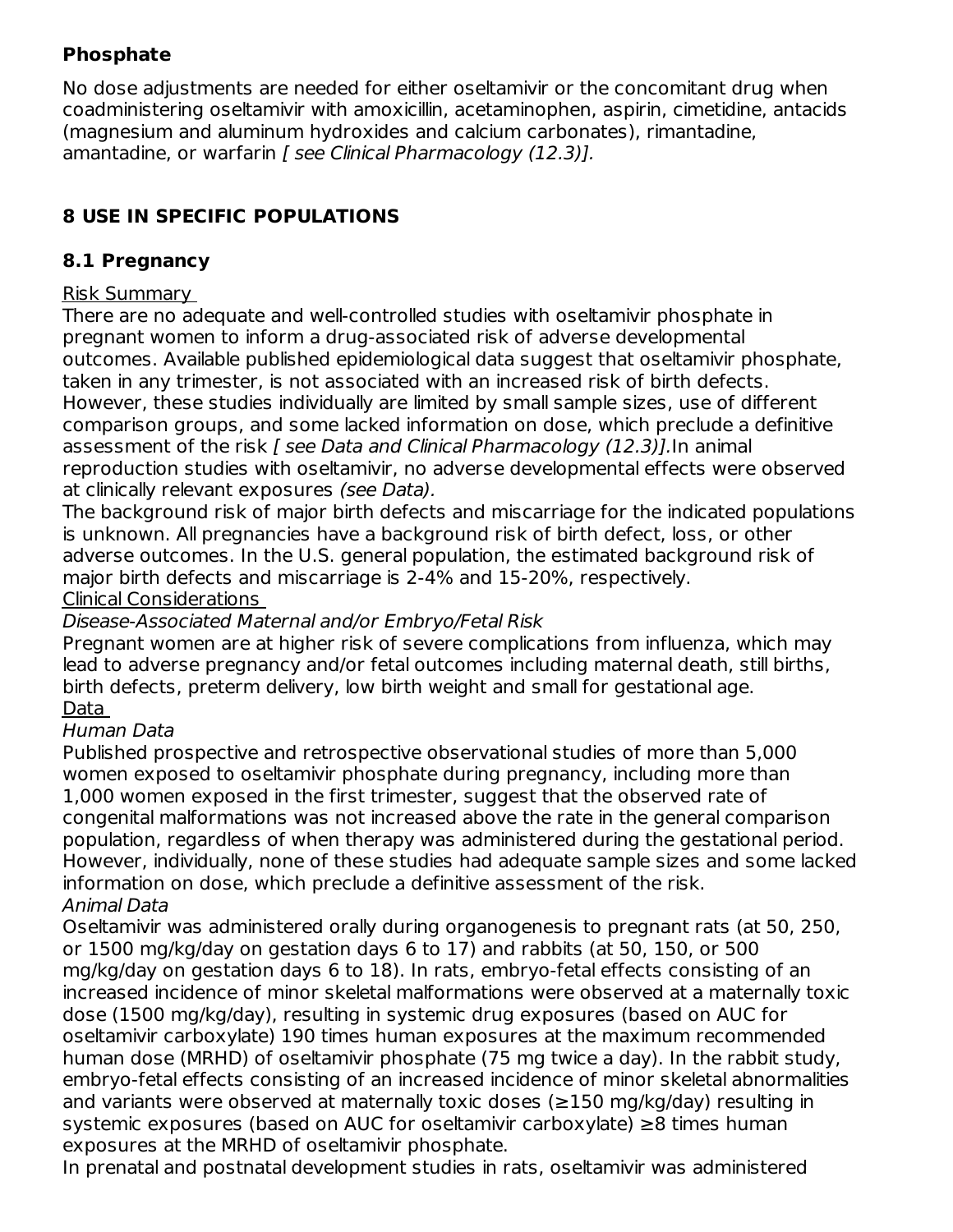orally (at 50, 250, 500, or 1500 mg/kg/day) from organogenesis through late gestation, delivery, and lactation (gestation day 6 to postpartum/lactation day 20). Prolonged parturition duration and reduced offspring viability were observed at a maternally toxic dose (1500 mg/kg/day). No adverse maternal or offspring effects were observed at doses ≤500 mg/kg/day, resulting in systemic drug exposures (based on AUC for oseltamivir carboxylate) 44 times human exposures at the MRHD of oseltamivir phosphate.

## **8.2 Lactation**

## Risk Summary

Based on limited published data, oseltamivir and oseltamivir carboxylate have been shown to be present in human milk at low levels considered unlikely to lead to toxicity in the breastfed infant. Postmarketing experience has not reported any information to suggest serious adverse effects of oseltamivir exposure via breast milk in infants. It is not known if oseltamivir affects human milk production. The developmental and health benefits of breastfeeding should be considered along with the mother's clinical need for oseltamivir phosphate and any potential adverse effects on the breastfed child from the drug or from the underlying maternal condition.

## **8.4 Pediatric Use**

## Treatment of Influenza

The safety and efficacy of oseltamivir phosphate for the treatment of influenza in pediatric patients 2 weeks old to 17 years of age has been established [see Dosage and Administration (2.2),Clinical Pharmacology (12.3), and Clinical Studies (14.1)]and is based on:

- 13 to 17 years of age: Safety and efficacy in adolescent patients 13 to 17 years of age was supported by adequate and well-controlled trials in adults and adolescents and younger pediatric patients and safety data in adolescents treated with oseltamivir phosphate in a study of treatment and prophylaxis.
- 1 year to 12 years of age: Safety and efficacy in pediatric patients 1 year to 12 years of age was supported by results of one double-blind, placebo-controlled trial in 452 pediatric patients with influenza in whom oseltamivir phosphate 2 mg per kg twice daily or placebo was administered within 48 hours of symptom onset [see Clinical Studies (14.1)].Additional safety information was provided in a double-blind, placebocontrolled trial in pediatric patients 6 to 12 years of age with known asthma. Efficacy could not be established in pediatric patients with asthma.
- 2 weeks to less than 1 year of age: Safety and efficacy in pediatric patients 2 weeks to less than 1 year of age is supported by adequate and well-controlled trials in adults and older pediatric patients and two open-label trials of oseltamivir phosphate (2 to 3.5 mg per kg twice daily for 5 days) in 136 pediatric subjects 2 weeks to less than 1 year of age. In these two trials, the oseltamivir plasma concentrations in these subjects were similar to or higher than the oseltamivir plasma concentrations observed in older pediatric subjects and adults  $\int$  see Clinical Pharmacology (12.3) and Clinical Studies (14.1)].

The safety and efficacy of oseltamivir phosphate for treatment of influenza in pediatric patients less than 2 weeks of age have not been established.

## Prophylaxis of Influenza

The safety and efficacy of oseltamivir phosphate for the prophylaxis of influenza in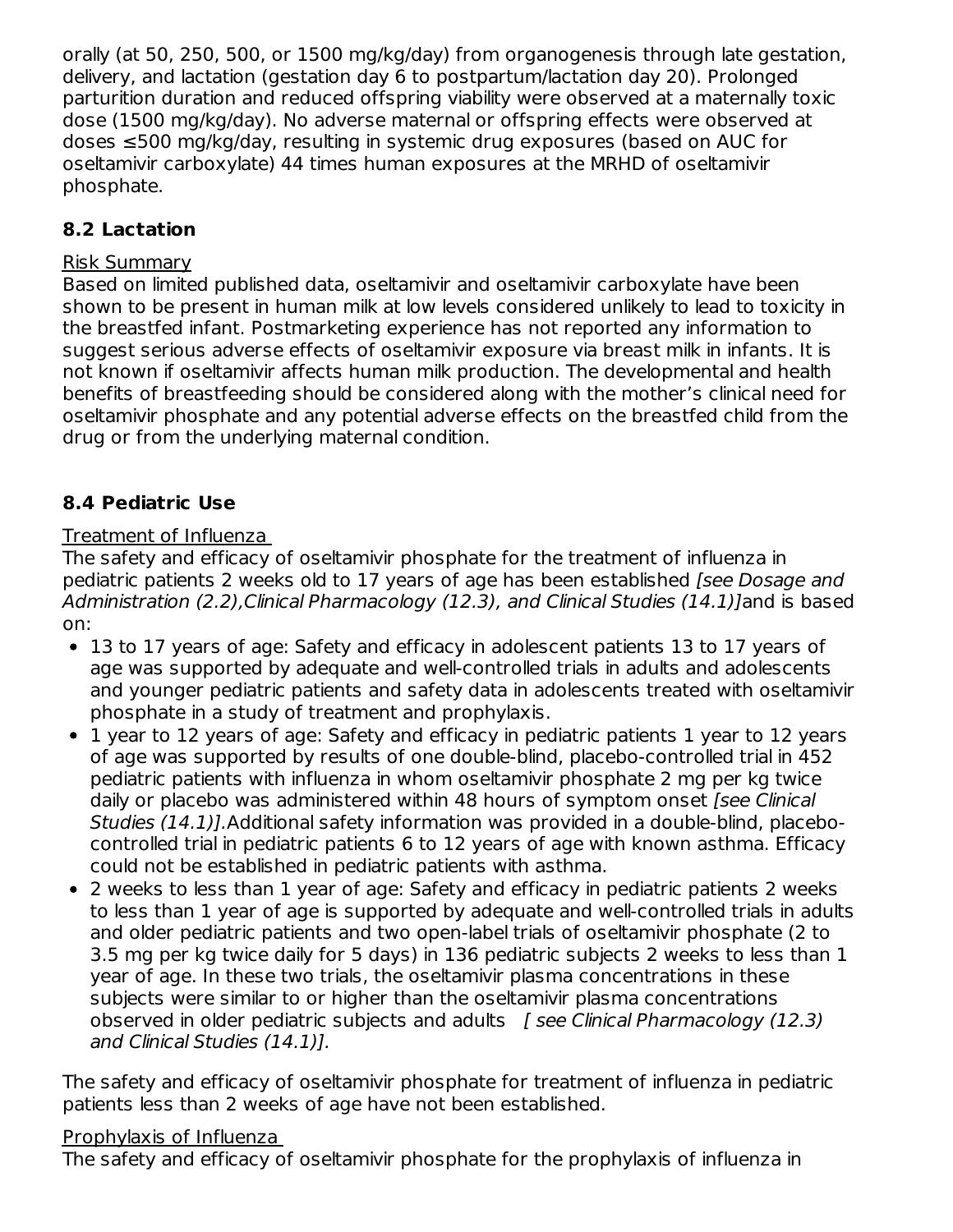pediatric patients 1 year to 17 years old has been established [see Dosage and Administration (2.3), Clinical Pharmacology (12.3), and Clinical Studies (14.2)] and is based on:

- 13 to 17 years of age: Prophylaxis in adolescent patients 13 to 17 years of age is supported by one randomized, placebo-controlled post-exposure household prophylaxis trial of oseltamivir phosphate 75 mg taken orally once daily for 7 days in household contacts including 207 adolescents [see Clinical Studies (14.2)].
- 1 year to 12 years of age: Oseltamivir phosphate for prophylaxis in pediatric patients 1 year to 12 years of age is supported by one randomized, open-label, postexposure household prophylaxis trial including pediatric subjects 1 year to 12 years of age who received 30 to 60 mg of oseltamivir phosphate for oral suspension (supplied as powder) taken orally once daily for 10 days [see Clinical Studies (14.2)].Additional safety information was provided in a 6-week seasonal prophylaxis (community outbreak) safety study in 49 patients 1 year to 12 years of age.

The safety and efficacy of oseltamivir phosphate for prophylaxis of influenza have not been established for pediatric patients less than 1 year of age.

# **8.5 Geriatric Use**

## Treatment of Influenza

Of the 4,765 adults in clinical trials of oseltamivir phosphate for the treatment of influenza, 948 (20%) were 65 years and older, while 329 (7%) were 75 years and older. In three double-blind, placebo-controlled trials in the treatment of influenza in patients at least 65 years old, that enrolled 741 subjects (374 received placebo and 362 received oseltamivir phosphate), no overall differences in safety or effectiveness were observed between these subjects and younger subjects, and other reported clinical experience has not identified differences in responses between the elderly and younger subjects [see Clinical Studies (14.1)].

## Prophylaxis of Influenza

Of the 4,603 adults in clinical trials of oseltamivir phosphate for the prophylaxis of influenza, 1,046 (23%) were 65 years and older, while 719 (16%) were 75 years and older. In a randomized, placebo-controlled trial in elderly residents of nursing homes who took oseltamivir phosphate for up to 42 days for the prophylaxis of influenza (oseltamivir phosphate n=276, placebo n=272), no overall differences in safety or effectiveness were observed between these subjects and younger subjects, and other reported clinical experience has not identified differences in responses between the elderly and younger subjects [see Clinical Studies (14.2)].

## **8.6 Renal Impairment**

Patients with renal impairment had higher blood levels of oseltamivir carboxylate compared to patients with normal renal function which may increase the risk of oseltamivir phosphate-associated adverse reactions. Therefore, dosage adjustment is recommended for patients with a serum creatinine clearance between 10 and 60 mL/minute and for patients with end-stage renal disease (ESRD) undergoing routine hemodialysis or continuous peritoneal dialysis treatment [see Dosage and Administration (2.4)]. Oseltamivir phosphate is not recommended for patients with ESRD not undergoing dialysis [see Indications and Usage (1.3) and Clinical Pharmacology (12.3)].

## **8.7 Hepatic Impairment**

No dosage adjustment is required in patients with mild to moderate hepatic impairment.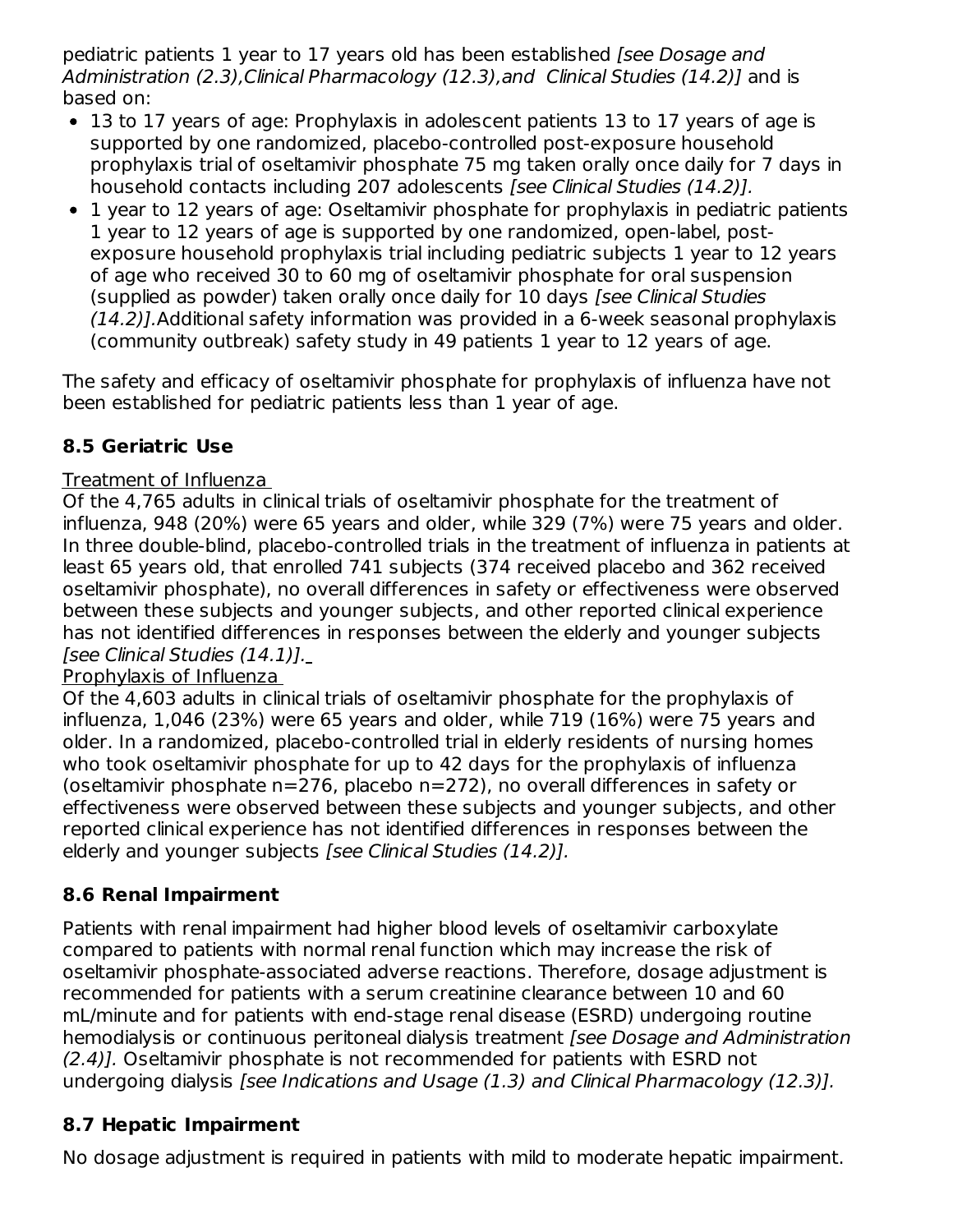The safety and pharmacokinetics in patients with severe hepatic impairment have not been evaluated [see Clinical Pharmacology (12.3)].

## **8.8 Use in Patients with Chronic Conditions**

Efficacy of oseltamivir phosphate in the treatment of influenza in patients with chronic cardiac disease and/or respiratory disease was evaluated in one randomized, placebocontrolled clinical trial. Efficacy in this population, as measured by time to alleviation of all symptoms, was not established but no new safety signals were identified [ see Clinical Studies (14.1)].

No clinical trial data are available regarding treatment of influenza in patients with any medical condition sufficiently severe or unstable to be considered at imminent risk of requiring hospitalization.

## **8.9 Immunocompromised Patients**

Efficacy of oseltamivir phosphate for the treatment or prophylaxis of influenza has not been established in immunocompromised patients [see Clinical Studies (14.2)].Safety of oseltamivir phosphate has been demonstrated for up to 12 weeks for prophylaxis of influenza in immunocompromised patients [see Adverse Reactions (6.1)].

## **10 OVERDOSAGE**

Reports of overdoses with oseltamivir phosphate have been received from clinical trials and during postmarketing experience. In the majority of cases reporting overdose, no adverse reactions were reported. Adverse reactions reported following overdose were similar in nature to those observed with therapeutic doses of oseltamivir phosphate [see Adverse Reactions (6)].

## **11 DESCRIPTION**

Oseltamivir phosphate, USP an influenza neuraminidase inhibitor (NAI), is available as:

Capsules containing 30 mg, 45 mg, or 75 mg of oseltamivir for oral use, in the form of oseltamivir phosphate

In addition to the active ingredient, each capsule contains croscarmellose sodium, povidone K30, pregelatinized starch, sodium stearyl fumarate and talc. The 30 mg capsule shell contains gelatin, iron oxide red, iron oxide yellow, and titanium dioxide. The 45 mg capsule shell contains gelatin, iron oxide black, and titanium dioxide. The 75 mg capsule shell contains gelatin, iron oxide black, iron oxide red, iron oxide yellow, and titanium dioxide, each capsule is printed with black ink, which includes shellac, iron oxide black, propylene glycol and potassium hydroxide.

Oseltamivir phosphate, USP is a white to off white powder with the chemical name (3R,4R,5S)-4-acetylamino-5-amino-3(1-ethylpropoxy)-1-cyclohexene-1-carboxylic acid, ethyl ester, phosphate (1:1). The chemical formula is C  $_{16}$ H  $_{31}$ N  $_{2}$ O  $_{8}$ P (free base). The molecular weight is 312.4 for oseltamivir free base and 410.40 for oseltamivir phosphate salt. The structural formula is as follows: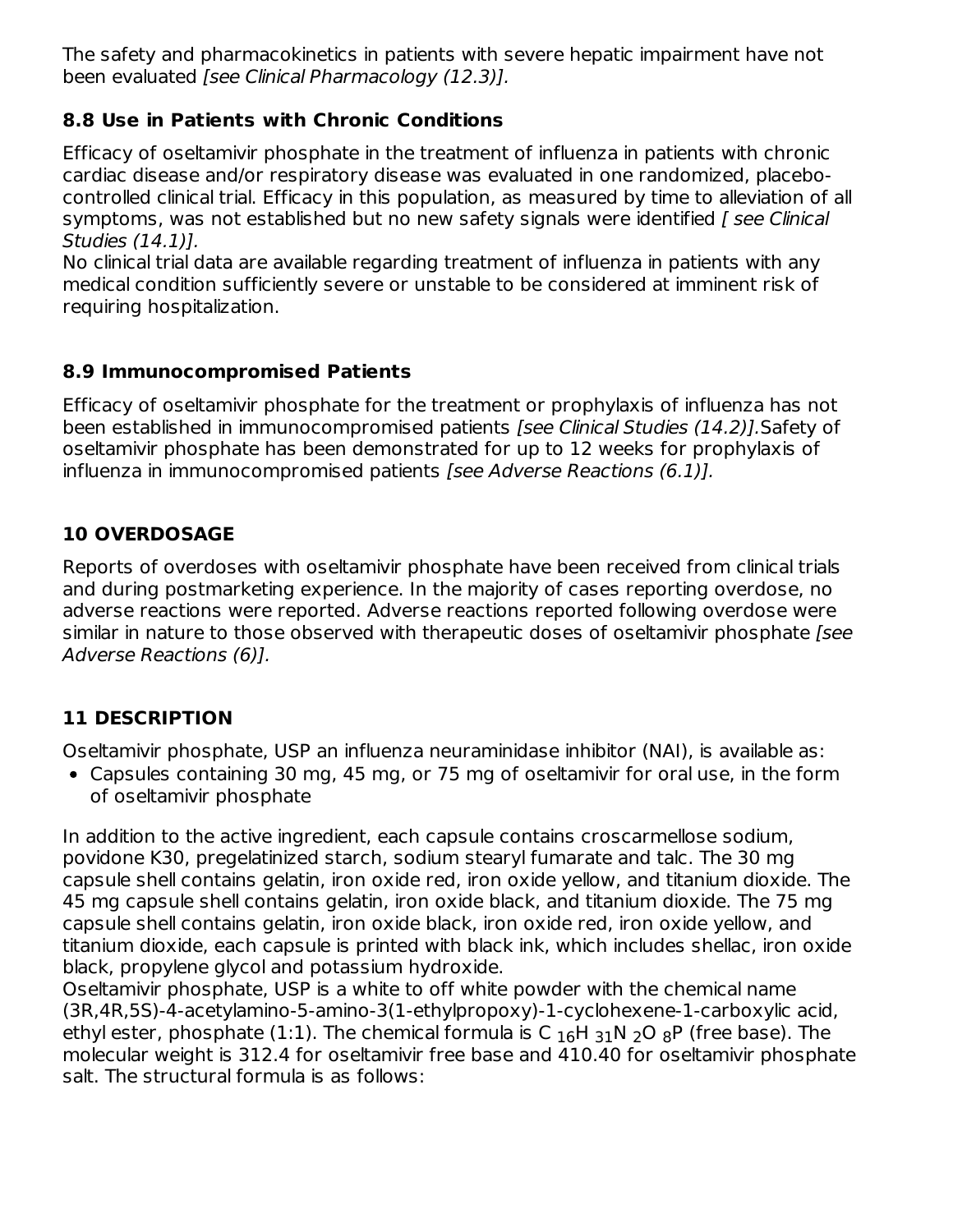

## **12 CLINICAL PHARMACOLOGY**

#### **12.1 Mechanism of Action**

Oseltamivir is an antiviral drug with activity against influenza virus *[see Microbiology* (12.4)].

#### **12.3 Pharmacokinetics**

#### Absorption and Bioavailability

Oseltamivir is absorbed from the gastrointestinal tract after oral administration of oseltamivir phosphate and is extensively converted predominantly by hepatic esterases to oseltamivir carboxylate. At least 75% of an oral dose reaches the systemic circulation as oseltamivir carboxylate and less than 5% of the oral dose reaches the systemic circulation as oseltamivir (see Table 6).

**Table 6 Mean (% CV) Pharmacokinetic Parameters of Oseltamivir and Oseltamivir Carboxylate Following Multiple Dosing of 75 mg Capsules Twice Daily (n=20)**

| <b>Parameter</b>         | <b>Oseltamivir</b> | <b>Oseltamivir Carboxylate</b> |
|--------------------------|--------------------|--------------------------------|
| C $_{max}(ng/mL)$        | 65 (26)            | 348 (18)                       |
| AUC $_{0-12h}$ (ng·h/mL) | 112(25)            | 2719 (20)                      |

Plasma concentrations of oseltamivir carboxylate are proportional to doses up to 500 mg given twice daily (about 6.7 times the maximum recommended oseltamivir phosphate dosage) [see Dosage and Administration (2)].

Coadministration with food had no significant effect on the peak plasma concentration (551 ng/mL under fasted conditions and 441 ng/mL under fed conditions) and the area under the plasma concentration time curve (6218 ng·h/mL under fasted conditions and 6069 ng·h/mL under fed conditions) of oseltamivir carboxylate. Distribution

The volume of distribution (V  $_{\sf ss}$ ) of oseltamivir carboxylate, following intravenous administration in 24 subjects (Oseltamivir phosphate is not available as an IV formulation), ranged between 23 and 26 liters.

The binding of oseltamivir carboxylate to human plasma protein is low (3%). The binding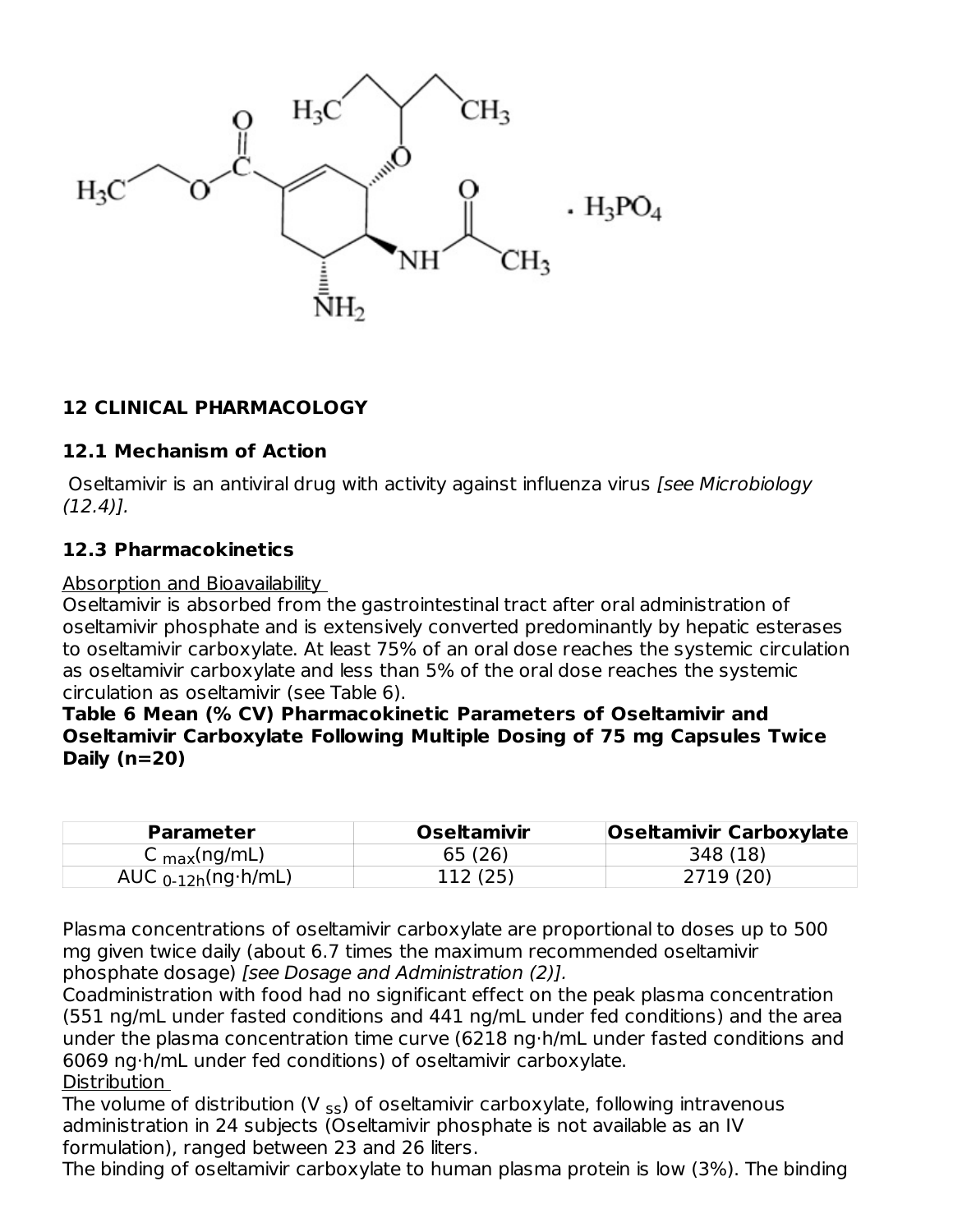of oseltamivir to human plasma protein is 42%, which is insufficient to cause significant displacement-based drug interactions.

Elimination

Absorbed oseltamivir is primarily (>90%) eliminated by conversion to the active metabolite, oseltamivir carboxylate. Plasma concentrations of oseltamivir declined with a half-life of 1 to 3 hours in most subjects after oral administration. Oseltamivir carboxylate is not further metabolized and is eliminated unchanged in urine. Plasma concentrations of oseltamivir carboxylate declined with a half-life of 6 to 10 hours in most subjects after oral administration.

## Metabolism

Oseltamivir is extensively converted to the active metabolite, oseltamivir carboxylate, by esterases located predominantly in the liver. Oseltamivir carboxylate is not further metabolized. Neither oseltamivir nor oseltamivir carboxylate is a substrate for, or inhibitor of, cytochrome P450 isoforms.

## Excretion

Oseltamivir carboxylate is eliminated entirely (>99%) by renal excretion. Renal clearance (18.8 L/h) exceeds glomerular filtration rate (7.5 L/h), indicating that tubular secretion (via organic anion transporter) occurs in addition to glomerular filtration. Less than 20% of an oral radiolabeled dose is eliminated in feces.

### Specific Populations

### Renal Impairment

Administration of 100 mg of oseltamivir phosphate twice daily (about 1.3 times the maximum recommended dosage) for 5 days to subjects with various degrees of renal impairment showed that exposure to oseltamivir carboxylate is inversely proportional to declining renal function.

Population-derived pharmacokinetic parameters were determined for patients with varying degrees of renal function including ESRD patients on hemodialysis. Median simulated exposures of oseltamivir carboxylate for recommended treatment and prophylaxis regimens are provided in Table 7. The pharmacokinetics of oseltamivir have not been studied in ESRD patients not undergoing dialysis [see Indications and Usage (1.3), and Use in Specific Populations (8.6)].

#### **Table 7 Simulated Median Treatment Exposure Metrics of Oseltamivir Carboxylate in Patients with Normal Renal Function, with Renal Impairment and ESRD Patients on Hemodialysis**

| Renal<br><b>Function/Impairment</b>     | <b>Normal</b><br>90-140<br>mL/min<br>$(n=57)$ | <b>Mild</b><br><b>CreatinineCreatinineCreatinine</b><br>60-90<br>mL/min<br>$(n=45)$ | Moderate<br>$30 - 60$<br>mL/min<br>$(n=13)$ | <b>Severe</b><br><b>Creatinine</b><br>Clearance Clearance Clearance Clearance 10-30<br>mL/min<br>$(n=11)$ | <b>ESRD</b><br><b>Creatinine</b><br><b>Clearance</b><br>$<$ 10 mL/min<br><b>on</b><br><b>Hemodialysis</b><br>$(n=24)$ |
|-----------------------------------------|-----------------------------------------------|-------------------------------------------------------------------------------------|---------------------------------------------|-----------------------------------------------------------------------------------------------------------|-----------------------------------------------------------------------------------------------------------------------|
| <b>Recommended Treatment Regimens</b>   |                                               |                                                                                     |                                             |                                                                                                           |                                                                                                                       |
| <b>PK exposure</b><br>parameter         | 75 mg<br>twice<br>daily                       | 75 mg<br>twice<br>daily                                                             | 30 mg<br>twice<br>daily                     | 30 mg once<br>daily                                                                                       | 30 mg every<br>HD cycle                                                                                               |
| C $_{min}$ (ng/mL)                      | 145                                           | 253                                                                                 | 180                                         | 219                                                                                                       | 221                                                                                                                   |
| C $_{\text{max}}$ (ng/mL)               | 298                                           | 464                                                                                 | 306                                         | 477                                                                                                       | 1170                                                                                                                  |
| AUC $_{48}$ (ng.h/mL) <sup>*</sup>      | 11224                                         | 18476                                                                               | 12008                                       | 16818                                                                                                     | 23200                                                                                                                 |
| <b>Recommended Prophylaxix Regimens</b> |                                               |                                                                                     |                                             |                                                                                                           |                                                                                                                       |
|                                         | 76                                            | フヒ                                                                                  | 20                                          |                                                                                                           | $20 \text{ ms}$                                                                                                       |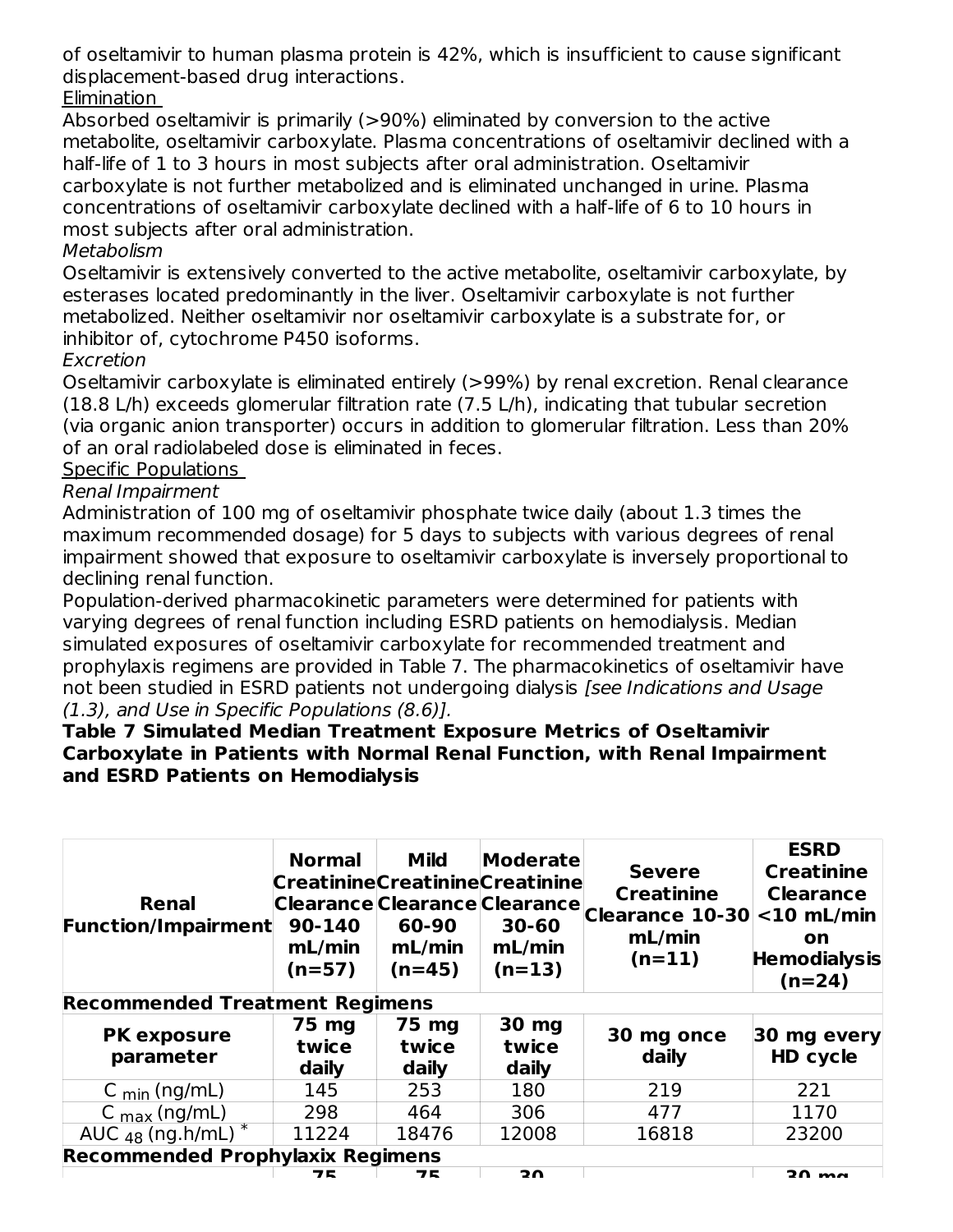| <b>PK exposure</b><br>parameter  | 79<br>mg once<br>daily | 73<br>mg once<br>daily | JU<br>mg once<br>daily | 30 mg<br>every other day | <b>JU IIIY</b><br>alternate<br>HD cycle |
|----------------------------------|------------------------|------------------------|------------------------|--------------------------|-----------------------------------------|
| C $_{\text{min}}$ (ng/mL)        | 39                     | 62                     | 57                     |                          | 42                                      |
| $C_{\text{max}}$ (ng/mL)         | 213                    | 311                    | 209                    | 377                      | 903                                     |
| AUC $_{48}$ (ng.hr/mL) $^{\ast}$ | 5294                   | 8336                   | 6262                   | 9317                     | 11200                                   |

#### \*AUC normalized to 48 hours

In continuous ambulatory peritoneal dialysis (CAPD) patients, the peak concentration of oseltamivir carboxylate following a single 30 mg dose of oseltamivir or once weekly oseltamivir was approximately 3 fold higher than in patients with normal renal function who received 75 mg twice daily. The plasma concentration of oseltamivir carboxylate on Day 5 (147 ng/mL) following a single 30 mg dose in CAPD patients is similar to the predicted C <sub>min</sub> (160 ng/mL) in patients with normal renal function following 75 mg twice daily. Administration of 30 mg once weekly to CAPD patients resulted in plasma concentrations of oseltamivir carboxylate at the 168-hour blood sample of 63 ng/mL, which were comparable to the C <sub>min</sub> in patients with normal renal function receiving the approved regimen of 75 mg once daily (40 ng/mL).

### Hepatic Impairment

In clinical studies, oseltamivir carboxylate exposure was not altered in subjects with mild or moderate hepatic impairment [see Use in Specific Populations (8.7)]. Pregnant Women

A pooled population pharmacokinetic analysis indicates that the oseltamivir phosphate dosage regimen resulted in lower exposure to the active metabolite in pregnant women (n=59) compared to non-pregnant women (n=33). However, this predicted exposure is expected to have activity against susceptible influenza virus strains and there are insufficient pharmacokinetics and safety data to recommend a dose adjustment for pregnant women [see Use in Specific Populations (8.1)].

#### Pediatric Subjects (1 year to 12 years of age)

The pharmacokinetics of oseltamivir and oseltamivir carboxylate have been evaluated in a single-dose pharmacokinetic study in pediatric subjects aged 5 to 16 years (n=18) and in a small number of pediatric subjects aged 3 to 12 years (n=5) enrolled in a clinical trial. Younger pediatric subjects cleared both the prodrug and the active metabolite faster than adult subjects resulting in a lower exposure for a given mg/kg dose. For oseltamivir carboxylate, apparent total clearance decreases linearly with increasing age (up to 12 years). The pharmacokinetics of oseltamivir in pediatric subjects over 12 years of age are similar to those in adult subjects [see Use in Specific Populations (8.4)]. Pediatric Subjects (2 weeks to less than 1 year of age)

The pharmacokinetics of oseltamivir and oseltamivir carboxylate have been evaluated in two open-label studies of pediatric subjects less than one year of age (n=122) infected with influenza. Apparent clearance of the active metabolite decreases with decreasing age in subjects less than 1 year of age; however the oseltamivir and oseltamivir carboxylate exposure following a 3 mg/kg dose in subjects under 1 year of age is expected to be within the observed exposures in adults and adolescents receiving 75 mg twice daily and 150 mg twice daily [see Use in Specific Populations (8.4)]. Geriatric Patients

Exposure to oseltamivir carboxylate at steady-state was 25 to 35% higher in geriatric subjects (age range 65 to 78 years) compared to young adults given comparable doses of oseltamivir. Half-lives observed in the geriatric subjects were similar to those seen in young adults. Based on drug exposure and tolerability, dose adjustments are not required for geriatric patients for either treatment or prophylaxis [see Use in Specific Populations (8.5)].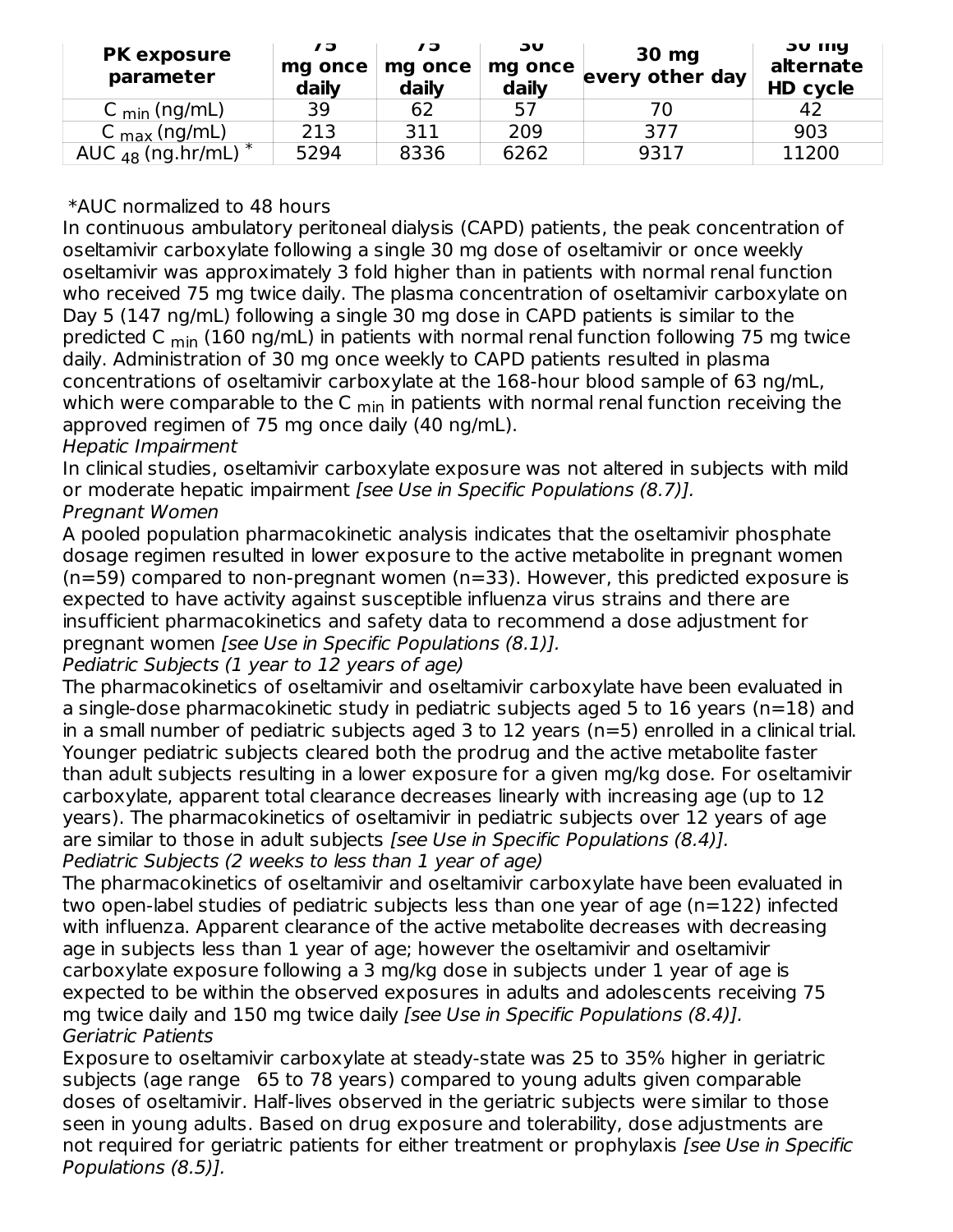## Drug Interaction Studies

Oseltamivir is extensively converted to oseltamivir carboxylate by esterases, located predominantly in the liver. Drug interactions involving competition for esterases have not been extensively reported in literature. Low protein binding of oseltamivir and oseltamivir carboxylate suggests that the probability of drug displacement interactions is low. In vitro studies demonstrate that neither oseltamivir nor oseltamivir carboxylate is a good substrate for P450 mixed-function oxidases or for glucuronyl transferases. Coadministration of probenecid results in an approximate two-fold increase in exposure to oseltamivir carboxylate due to a decrease in active anionic tubular secretion in the kidney. However, due to the safety margin of oseltamivir carboxylate, no dose adjustments are required when coadministering with probenecid. No clinically relevant pharmacokinetic interactions have been observed when

coadministering oseltamivir with amoxicillin, acetaminophen, aspirin, cimetidine, antacids (magnesium and aluminum hydroxides and calcium carbonates), rimantadine, amantadine, or warfarin.

## **12.4 Microbiology**

## Mechanism of Action

Oseltamivir phosphate is an ethyl ester prodrug requiring ester hydrolysis for conversion to the active form, oseltamivir carboxylate. Oseltamivir carboxylate is an inhibitor of influenza virus neuraminidase affecting release of viral particles. The median IC  $_{50}$  values of oseltamivir against influenza A/H1N1, influenza A/H3N2, and influenza B clinical isolates were 2.5 nM (range 0.93-4.16 nM, N=74), 0.96 nM (range 0.13-7.95 nM, N=774), and 60 nM (20-285 nM, N=256), respectively, in a neuraminidase assay with a fluorescently labeled MUNANA substrate.

Antiviral Activity

The antiviral activity of oseltamivir carboxylate against laboratory strains and clinical isolates of influenza virus was determined in cell culture. The concentrations of oseltamivir carboxylate required for inhibition of influenza virus in cell culture were highly variable depending on the assay method used and the virus tested.The 50% and 90% effective concentrations (EC  $_{50}$  and EC  $_{90}$ ) were in the range of 0.0008 micromolar to greater than 35 micromolar and 0.004 micromolar to greater than 100 micromolar, respectively (1 micromolar=0.284 microgram per mL). The relationship between the antiviral activity in cell culture, inhibitory activity in the neuraminidase assay, and the inhibition of influenza virus replication in humans has not been established. Resistance

Cell culture studies: Influenza A virus isolates with reduced susceptibility to oseltamivir carboxylate have been recovered by serial passage of virus in cell culture in the presence of increasing concentrations of oseltamivir carboxylate. Reduced susceptibility of influenza virus to inhibition by oseltamivir carboxylate may be conferred by amino acid substitutions in the viral neuraminidase and/or hemagglutinin proteins.

Clinical studies: Reduced susceptibility isolates have been obtained during treatment with oseltamivir and from sampling during community surveillance studies. Changes in the viral neuraminidase that have been associated with reduced susceptibility to oseltamivir carboxylate are summarized in Table 8. The clinical impact of this reduced susceptibility is unknown.

Hemagglutinin (HA) substitutions selected in cell culture and associated with reduced susceptibility to oseltamivir include (influenza virus subtype-specific numbering) A11T, K173G, and R453M in H3N2; and H99Q in influenza B virus (Yamagata lineage). In some cases, HA substitutions were selected in conjunction with known NA resistance substitutions and may contribute to reduced susceptibility to oseltamivir; however, the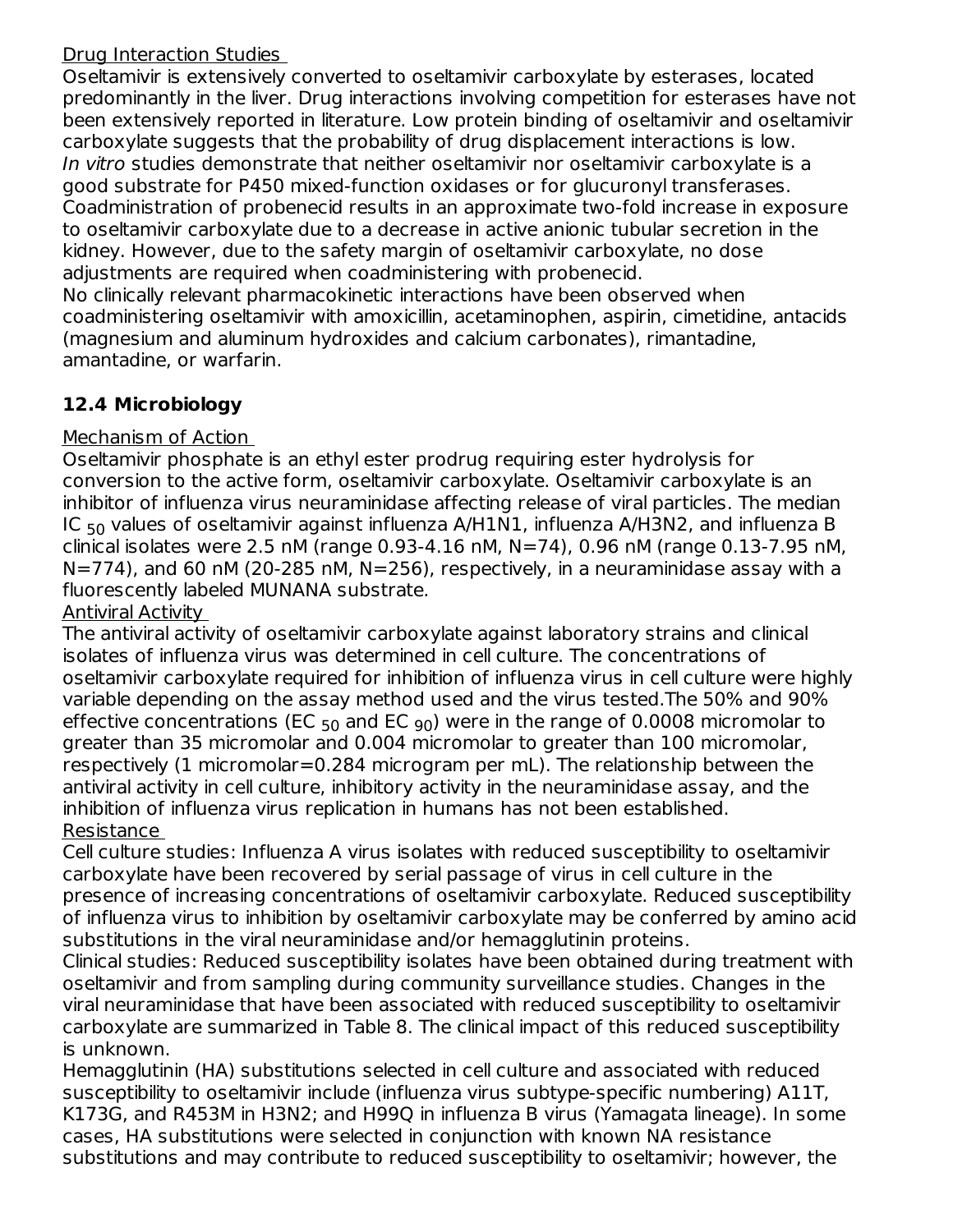impact of HA substitutions on antiviral activity of oseltamivir in humans is unknown and likely to be strain-dependent.

### **Table 8**

## **Neuraminidase Amino Acid Substitutions Associated with Reduced Susceptibility to Oseltamivir**

#### **Amino Acid Substitution \***

#### **Influenza A N1 (N1 numbering in brackets)**

I117V (I117V), E119V (E119V), R152K (R152K), Y155H (Y155H), F173V (F174V), D198G/N (D199G/N), I222K/R/T/V (I223K/R/T/V), S246G/N (S247G/N), G248R+I266V (G249R+I267V), H274Y (H275Y), N294S (N295S), Q312R+I427T (Q313R+I427T), N325K (N325K), R371K (R368K)

#### **Influenza A N2**

E41G, E119I/V, D151V, I222L/V, Q226H, SASG245-248 deletion, S247P, R292K, N294S

### **Influenza B (B numbering in brackets)**

E119A (E117A), P141S (P139S), G142R (G140R), R152K (R150K), D198E/N/Y (D197E/N/Y), I222L/T/V (I221L/T/V), A246D/S/T (A245D/S/T), H274Y (H273Y), N294S (N294S), R371K (R374K), G402S (G407S)

\* All numbering is N2, except where indicated.

Selection of influenza A viruses resistant to oseltamivir can occur at higher frequencies in children. Oseltamivir treatment-associated resistance in pediatric treatment studies has been detected at frequencies of 27 to 37% and 3 to 18% (3/11 to 7/19 and 1/34 to 9/50 post-treatment isolates, respectively) for influenza A/H1N1 virus and influenza A/H3N2 virus, respectively.

The frequency of resistance selection to oseltamivir and the prevalence of such resistant virus vary seasonally and geographically.

Circulating seasonal influenza strains expressing neuraminidase resistance-associated substitutions have been observed in individuals who have not received oseltamivir treatment. The oseltamivir resistance-associated substitution H275Y was found in more than 99% of US-circulating 2008 H1N1 influenza virus isolates. The 2009 H1N1 influenza virus ("swine flu") was almost uniformly susceptible to oseltamivir; however, the frequency of circulating resistant variants can change from season to season. Prescribers should consider available information from the CDC on influenza virus drug susceptibility patterns and treatment effects when deciding whether to use oseltamivir phosphate.

#### Cross-resistance

Cross-resistance between oseltamivir and zanamivir has been observed in neuraminidase biochemical assays. The H275Y (N1 numbering) or N294S (N2 numbering) oseltamivir resistance-associated substitutions observed in the N1 neuraminidase subtype, and the E119V or N294S oseltamivir resistance-associated substitutions observed in the N2 subtype (N2 numbering), are associated with reduced susceptibility to oseltamivir but not zanamivir. The Q136K and K150T zanamivir resistance-associated substitutions observed in N1 neuraminidase, or the S250G zanamivir resistance-associated substitutions observed in influenza B virus neuraminidase, confer reduced susceptibility to zanamivir but not oseltamivir. The R292K oseltamivir resistance-associated substitution observed in N2, and the I222T, D198E/N, R371K, or G402S oseltamivir resistance-associated substitutions observed in influenza B virus neuraminidase, confer reduced susceptibility to both oseltamivir and zanamivir.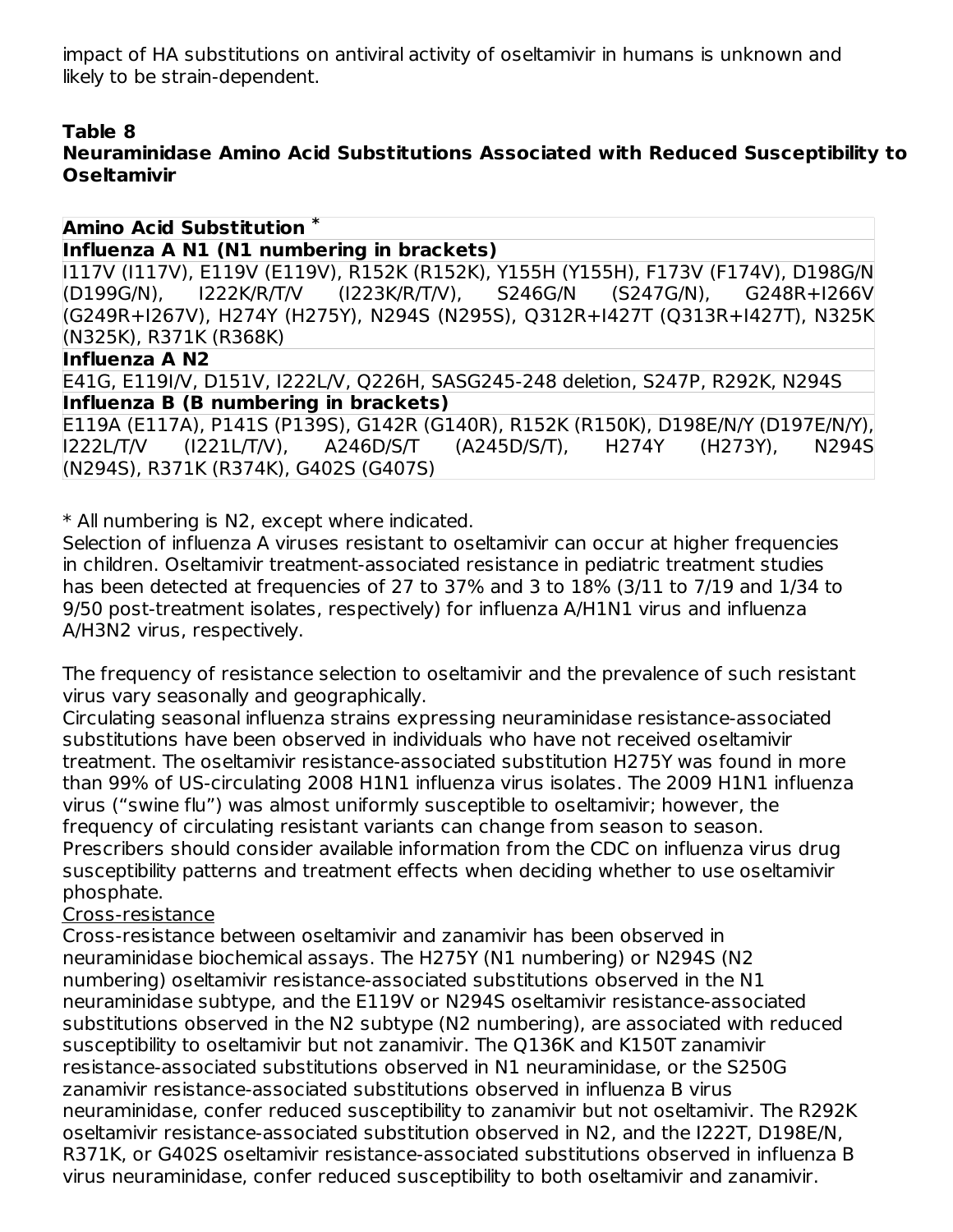These examples do not represent an exhaustive list of cross-resistance-associated substitutions and prescribers should consider available information from the CDC on influenza drug susceptibility patterns and treatment effects when deciding whether to use oseltamivir phosphate.

No single amino acid substitution has been identified that could confer cross-resistance between the neuraminidase inhibitor class (oseltamivir, zanamivir) and the M2 ion channel inhibitor class (amantadine, rimantadine). However, a virus may carry a neuraminidase inhibitor-associated substitution in neuraminidase and an M2 ion channel inhibitor-associated substitution in M2 and may therefore be resistant to both classes of inhibitors. The clinical relevance of phenotypic cross-resistance evaluations has not been established.

### Immune Response

No influenza vaccine/oseltamivir interaction study has been conducted. In studies of naturally acquired and experimental influenza, treatment with oseltamivir phosphate did not impair normal humoral antibody response to infection.

## **13 NONCLINICAL TOXICOLOGY**

## **13.1 Carcinogenesis, Mutagenesis, Impairment of Fertility**

In 2-year carcinogenicity studies in mice and rats given daily oral doses of the prodrug oseltamivir phosphate up to 400 mg/kg and 500 mg/kg, respectively, the prodrug and the active form oseltamivir carboxylate induced no statistically significant increases in tumors over controls. The mean maximum daily exposures to the prodrug in mice and rats were approximately 130- and 320-fold, respectively, greater than those in humans at the recommended clinical dose based on AUC comparisons. The respective safety margins of the exposures to the active oseltamivir carboxylate were 15- and 50-fold. Oseltamivir was found to be non-mutagenic in the Ames test and the human lymphocyte chromosome assay with and without enzymatic activation and negative in the mouse micronucleus test. It was found to be positive in a Syrian Hamster Embryo (SHE) cell transformation test. Oseltamivir carboxylate was non-mutagenic in the Ames test and the L5178Y mouse lymphoma assay with and without enzymatic activation and negative in the SHE cell transformation test.

In a fertility and early embryonic development study in rats, doses of oseltamivir at 50, 250, and 1500 mg/kg/day were administered to females for 2 weeks before mating, during mating and until day 6 of pregnancy. Males were dosed for 4 weeks before mating, during mating, and for 2 weeks after mating. There were no effects on fertility, mating performance or early embryonic development at any dose level. The highest dose in this study was approximately  $115$  times the human systemic exposure (AUC  $_{\rm 0-}$  $_{\mathsf{24h}}$ ) of oseltamivir carboxylate that occurs after administration of the maximum recommended human dose.

## **14 CLINICAL STUDIES**

## **14.1 Treatment of Influenza**

#### Adults

Two randomized, placebo-controlled, double-blind clinical trials of oseltamivir phosphate were conducted in adults between 18 and 65 years old, one in the U.S. and one outside the U.S., for the treatment of acute uncomplicated influenza. Eligible subjects had fever of at least 100ºF, accompanied by at least one respiratory symptom (cough, nasal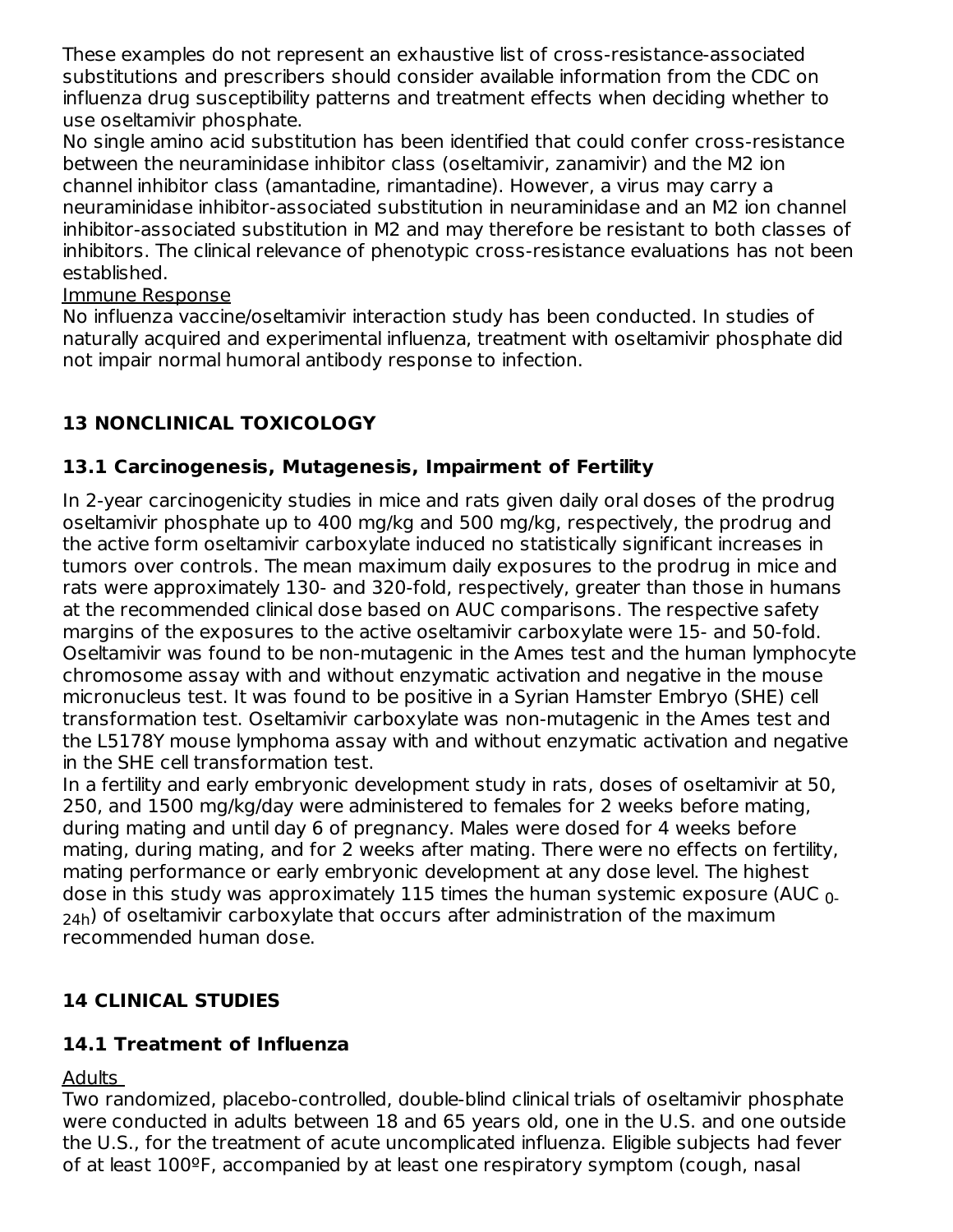symptoms, or sore throat) and at least one systemic symptom (myalgia, chills/sweats, malaise, fatigue, or headache), and influenza virus was known to be circulating in the community. Subjects were randomized to receive oral oseltamivir phosphate or placebo for 5 days. All enrolled subjects were allowed to take fever- reducing medications. Of 1,355 subjects enrolled in these two trials, 849 (63%) subjects were influenzainfected (median age 34 years; 52% male; 90% Caucasian; 31% smokers). Of the 849 influenza-infected subjects, 95% were infected with influenza A, 3% with influenza B, and 2% with influenza of unknown type.

Study medication was started within 40 hours of onset of symptoms and administered twice daily for 5 days. Subjects were required to self-assess the influenza-associated symptoms (nasal congestion, sore throat, cough, aches, fatigue, headaches, and chills/sweats) twice daily as "none," "mild," "moderate," or "severe". Time to improvement was calculated from the time of treatment initiation to the time when all symptoms were assessed as "none" or "mild". In both trials, there was a 1.3-day reduction in the median time to improvement in influenza-infected subjects who received oseltamivir phosphate 75 mg twice a day for 5 days compared to subjects who received placebo. Subgroup analyses by gender showed no differences in the treatment effect of oseltamivir phosphate in men and women.

In the treatment of influenza, no increased efficacy was demonstrated in subjects who received higher doses of oseltamivir phosphate.

Adolescents and Adults with Chronic Cardiac or Respiratory Disease

A double-blind, placebo-controlled, multicenter trial was unable to demonstrate efficacy of oseltamivir phosphate (75 mg twice daily for 5 days) in the treatment of influenza in adult and adolescent subjects (13 years or older) with chronic cardiac (excluding chronic idiopathic hypertension) or respiratory diseases, as measured by time to alleviation of all symptoms. However, in patients treated with oseltamivir phosphate there was a more rapid cessation of febrile illness. No difference in the incidence of influenza complications was observed between the treatment and placebo groups in this population. Geriatric Subjects

Three double-blind placebo-controlled treatment trials were conducted in subjects who were at least 65 years of age in three consecutive seasons. The enrollment criteria were similar to that of adult trials with the exception of fever being defined as higher than 97.5°F. Of 741 subjects enrolled, 476 (65%) subjects were influenza- infected; of these, 95% were infected with influenza type A and 5% with influenza type B.

In the pooled analysis, there was a 1-day reduction in the median time to improvement in influenza-infected subjects who received oseltamivir phosphate 75 mg twice daily for 5 days compared to those who received placebo (p=NS) [see Use in Specific Populations (8.5)].Some seasonal variability was noted in the clinical efficacy outcomes.

Pediatric Subjects (1 year to 12 years of age)

One double-blind placebo-controlled treatment trial was conducted in pediatric subjects aged 1 year to 12 years (median age 5 years) who had fever (at least  $100^{\circ}$ F) plus one respiratory symptom (cough or coryza) when influenza virus was known to be circulating in the community. Of 698 subjects enrolled in this trial, 452 (65%) were influenza-infected (50% male; 68% Caucasian). Of the 452 influenza-infected subjects, 67% were infected with influenza A and 33% with influenza B.

Efficacy in this trial was determined by the time to alleviation or resolution of influenza signs and symptoms, measured by a composite endpoint that required the following four individual conditions be met: i) alleviation of cough, ii) alleviation of coryza, iii) resolution of fever, and iv) parental opinion of a return to normal health and activity. Oseltamivir phosphate treatment of 2 mg per kg twice daily, started within 48 hours of onset of symptoms, reduced the total composite time to freedom from illness by 1.5 days compared to placebo. Subgroup analyses by gender showed no differences in the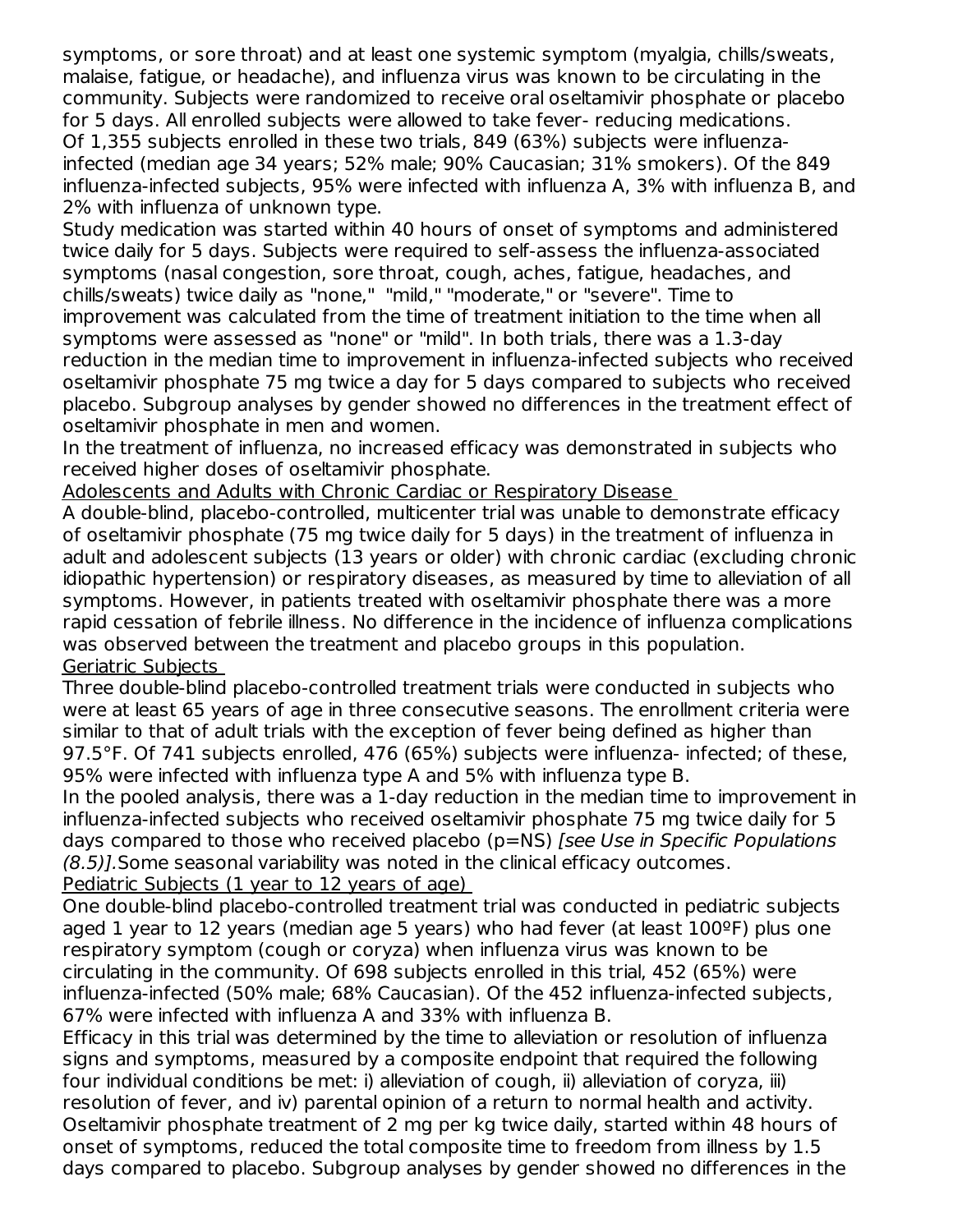treatment effect of oseltamivir phosphate in male and female pediatric subjects. Pediatric Subjects (2 weeks to less than 1 year of age)

Two open-label trials evaluated the safety and pharmacokinetics of oseltamivir and oseltamivir carboxylate in influenza-infected pediatric subjects 2 weeks to less than 1 year of age (including premature infants at least 36 weeks post conceptional age). Subjects received oseltamivir phosphate at doses ranging from 2 to 3.5 mg per kg twice daily for 5 days depending on subject age. These clinical trials were not designed to evaluate clinical efficacy or virologic response.

Of the 136 subjects under the age of 1 year enrolled and dosed in the trials, the majority of the subjects were male (55%), white (79%), non-Hispanic (74%), full term (76%) and infected with influenza A (80%). Pharmacokinetic data indicated that a dose of 3 mg per kg twice daily in pediatric subjects 2 weeks to less than 1 year of age provided oseltamivir phosphate concentrations similar to or higher than those observed in older pediatric subjects and adults receiving the approved dose and provided the basis for approval *[see Adverse Reactions (6.1) and Use in Specific Populations (8.4)].* 

# **14.2 Prophylaxis of Influenza**

Adult and Adolescent Subjects (13 years of age and older)

The efficacy of oseltamivir phosphate in preventing naturally occurring influenza illness has been demonstrated in three seasonal prophylaxis (community outbreak) clinical trials and one post-exposure prophylaxis trial in household contacts. The efficacy endpoint for all of these trials was the incidence of laboratory-confirmed clinical influenza defined as meeting all the following criteria (all signs and symptoms must have been recorded within 24 hours):

- oral temperature greater than or equal to  $99.0^{\circ}$ F (37.2 $^{\circ}$ C),
- at least one respiratory symptom (cough, sore throat, nasal congestion),
- at least one constitutional symptom (aches and pain, fatigue, headache, chills/sweats), and
- either a positive virus isolation or a four-fold increase in virus antibody titers from baseline.

In a pooled analysis of two seasonal prophylaxis trials in healthy unvaccinated adults (aged 18 to 65 years), oseltamivir phosphate 75 mg once daily taken for 42 days during a community outbreak reduced the incidence of laboratory-confirmed clinical influenza from 5% (25/519) for the placebo group to 1% (6/520) for the oseltamivir phosphate group.

In the seasonal (community outbreak) prophylaxis trial in elderly residents of skilled nursing homes, about 80%, 43%, and 14% of the subjects were vaccinated, had cardiac disorders, and had chronic airway obstructive disorders, respectively. In this trial, subjects were randomized to oseltamivir phosphate 75 mg once daily or placebo taken orally for 42 days. The incidence of laboratory-confirmed clinical influenza was 4% (12/272) in the placebo- treated subjects compared to less than 1% (1/276) in the oseltamivir phosphate-treated subjects.

In the post-exposure prophylaxis trial in household contacts (aged 13 years or older) of an index influenza case, oseltamivir phosphate 75 mg once daily or placebo taken orally was administered within 48 hours of onset of symptoms in the index case and continued for 7 days (index cases did not receive oseltamivir phosphate treatment). The incidence of laboratory-confirmed clinical influenza was 12% (24/200) in the placebotreated subjects compared to 1% (2/205) in the oseltamivir phosphate-treated subjects. Pediatric Subjects (1 year to 12 years of age)

The efficacy of oseltamivir phosphate in preventing naturally occurring influenza illness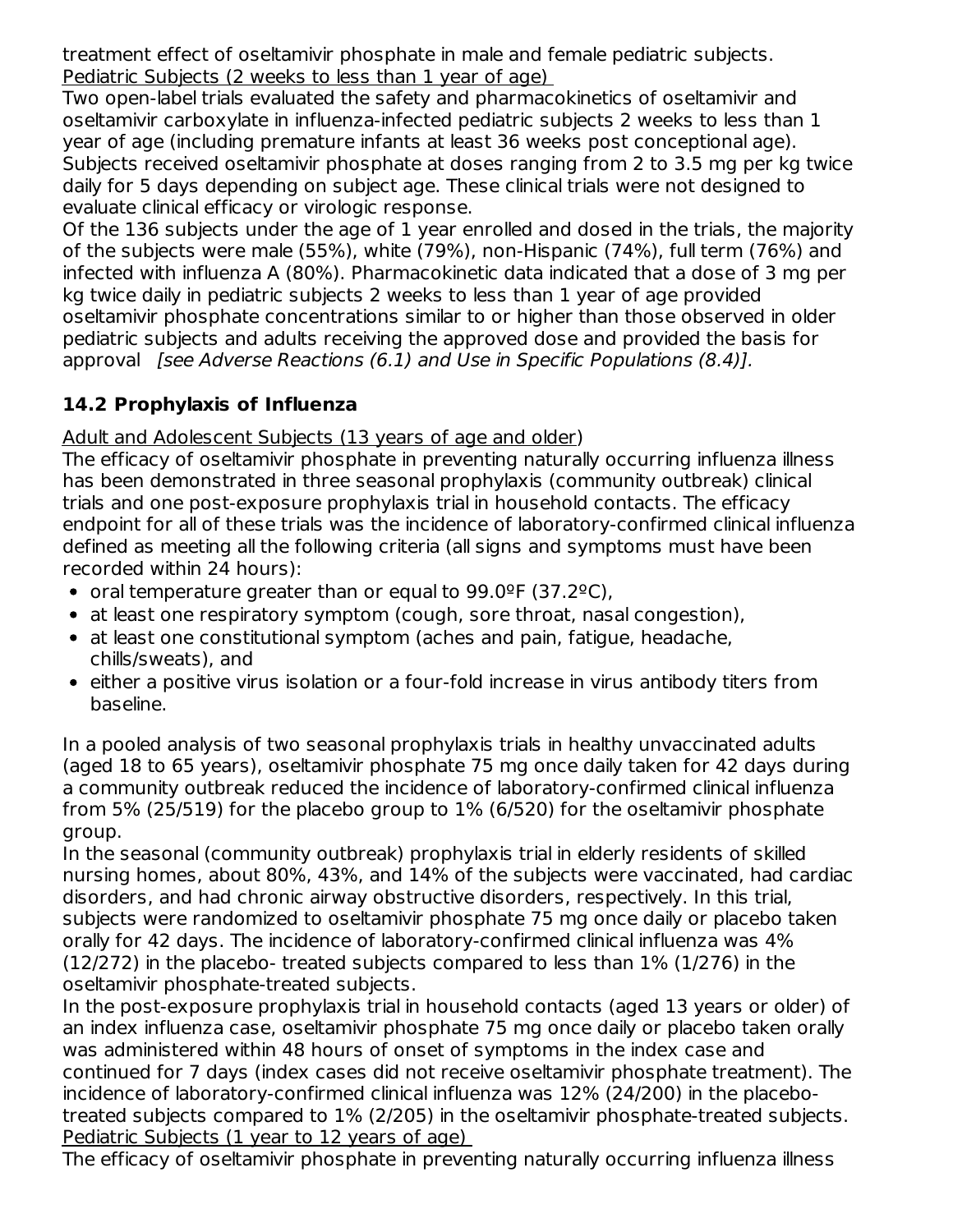was demonstrated in a randomized, open-label post-exposure prophylaxis trial in household contacts that included pediatric subjects aged 1 year to 12 years, both as index cases and as family contacts. All index cases in this trial received oseltamivir phosphate for oral suspension 30 to 60 mg taken orally once daily for 10 days. The efficacy parameter was the incidence of laboratory-confirmed clinical influenza in the household. Laboratory-confirmed clinical influenza was defined as meeting all of the following criteria:

- oral temperature at least  $100^{\circ}$ F (37.8 $^{\circ}$ C),
- cough and/or coryza recorded within 48 hours, and
- either a positive virus isolation or a four-fold or greater increase in virus antibody titers from baseline or at illness visits.

Among household contacts 1 year to 12 years of age not already shedding virus at baseline, the incidence of laboratory-confirmed clinical influenza was lower in the group who received oseltamivir phosphate prophylaxis [3% (3/95)] compared to the group who did not receive oseltamivir phosphate prophylaxis [17% (18/106)]. Immunocompromised Subjects

A double-blind, placebo-controlled trial was conducted for seasonal prophylaxis of influenza in 475 immunocompromised subjects (including 18 pediatric subjects 1 year to 12 years of age) who had received solid organ (n=388; liver, kidney, liver and kidney) or hematopoietic stem cell transplants (n=87). Median time since transplant for solid organ transplant recipients was 1,105 days for the placebo group and 1,379 days for the oseltamivir phosphate group. Median time since transplant for hematopoietic stem cell transplant recipients was 424 days for the placebo group and 367 days for the oseltamivir phosphate group. Approximately 40% of subjects received influenza vaccine prior to entering the study. The primary efficacy endpoint was the incidence of confirmed clinical influenza, defined as oral temperature higher than 99.0°F (37.2°C) plus cough and/or coryza, all recorded within 24 hours, plus either a positive virus culture or a four-fold increase in virus antibody titers from baseline. Subjects received treatment with oseltamivir phosphate 75 mg or placebo once daily by mouth for 12 weeks. The incidence of confirmed clinical influenza was 3% (7/238) in the placebo group compared with 2% (5/237) in the oseltamivir phosphate group; this difference was not statistically significant. A secondary analysis was performed using the same clinical symptoms and RT-PCR for laboratory confirmation of influenza infection. Among subjects who were not already shedding virus at baseline, the incidence of RT-PCRconfirmed clinical influenza infection was  $3\%$  (7/231) in the placebo group and  $\langle 1\% \rangle$ (1/232) in the oseltamivir phosphate group.

## **16 HOW SUPPLIED/STORAGE AND HANDLING**

Oseltamivir Phosphate Capsules, USP

75-mg capsules (75 mg free base equivalent of the phosphate salt): Size "2" hard gelatin capsules with grey opaque colour body with black colour band, imprinted with "M" and light yellow opaque colour cap imprinted with "75 mg.

NDC 68071-2612-1 carton of 10 capsules

Storage

Store the capsules at 25<sup>o</sup>C (77<sup>o</sup>F); excursions permitted to 15<sup>o</sup> to 30<sup>o</sup>C (59<sup>o</sup> to 86<sup>o</sup>F) [See USP Controlled Room Temperature].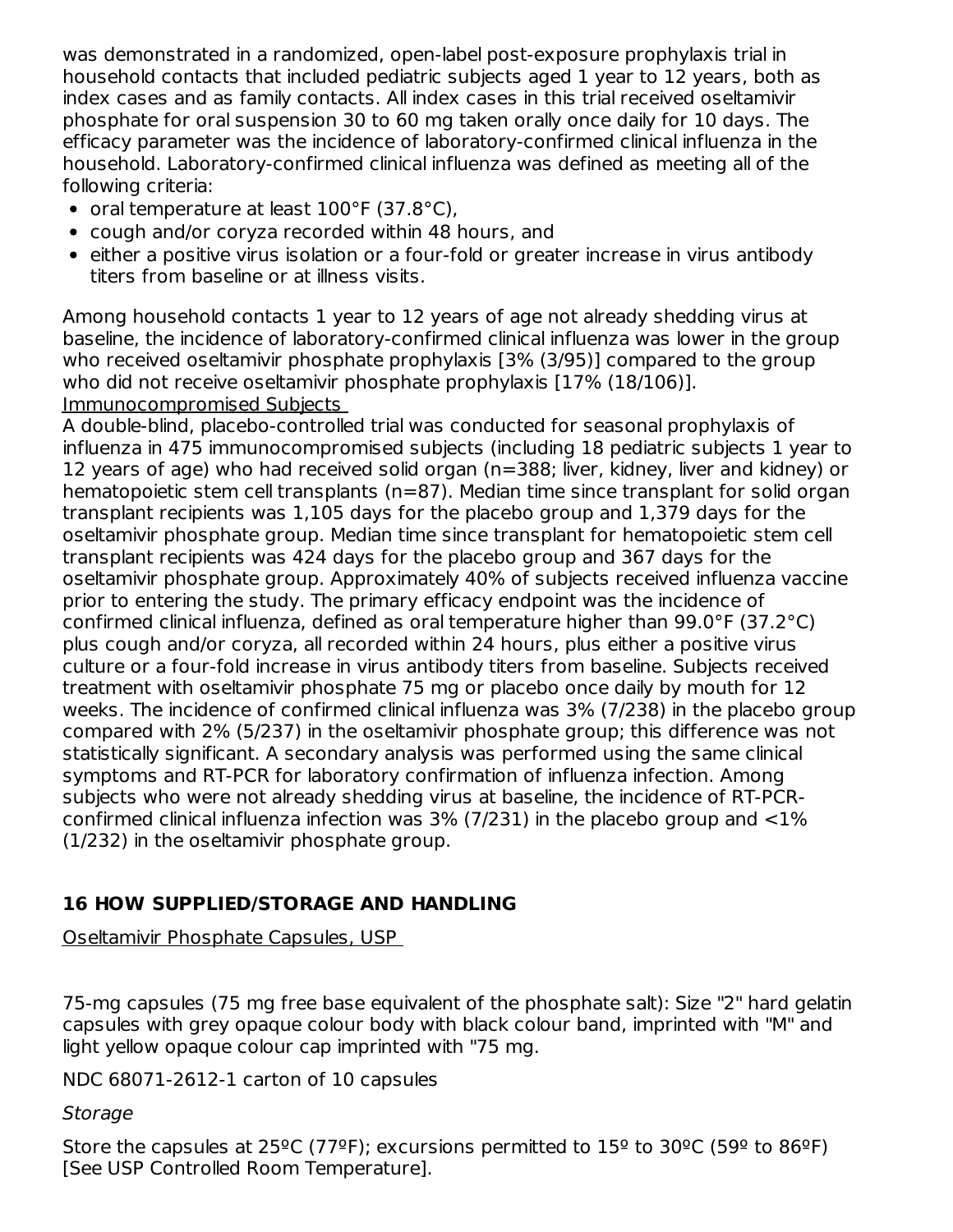## **17 PATIENT COUNSELING INFORMATION**

Advise the patient to read the FDA-approved patient labeling (Patient Information and Instructions for Use).

#### Serious Skin/Hypersensitivity Reactions

Advise patients and/or caregivers of the risk of severe allergic reactions (including anaphylaxis) or serious skin reactions. Instruct patients and/or caregiver to stop oseltamivir phosphate and seek immediate medical attention if an allergic-like reaction occurs or is suspected [see Warnings and Precautions (5.1)].

#### Neuropsychiatric Events

Advise patients and/or caregivers of the risk of neuropsychiatric events in oseltamivir phosphate -treated patients with influenza and instruct patients to contact their physician if they experience signs of abnormal behavior while receiving oseltamivir phosphate [see Warnings and Precautions (5.2)].

#### Important Dosing Information

Instruct patients to begin treatment with oseltamivir phosphate as soon as possible from the first appearance of flu symptoms, within 48 hours of onset of symptoms. Similarly, instruct patients to start taking oseltamivir phosphate for prevention as soon as possible after exposure [see Dosage and Administration (2)]. Instruct patients to take any missed doses as soon as they remember, except if it is near the next scheduled dose (within 2 hours), and then continue to take oseltamivir phosphate at the usual times.

#### Influenza Vaccines

Instruct patients that oseltamivir phosphate is not a substitute for receiving an annual flu vaccination. Patients should continue receiving an annual flu vaccination according to guidelines on immunization practices. Because of the potential for oseltamivir phosphate to inhibit replication of live attenuated influenza vaccine (LAIV) and possibly reduce efficacy of LAIV, avoid administration of LAIV within 2 weeks or 48 hours after oseltamivir phosphate administration, unless medically necessary [see Drug Interactions  $(7.1)$ ].

#### Fructose Intolerance

Inform patients with hereditary fructose intolerance that one dose of 75 mg oseltamivir phosphate oral suspension (supplied as powder) delivers 2 grams of sorbitol. Inform patients with hereditary fructose intolerance that this is above the daily maximum limit of sorbitol and may cause dyspepsia and diarrhea [see Warnings and Precautions (5.4)].

#### **Manufactured by:**

**MSN Laboratories Private Limited**

Telangana – 509 228, INDIA

#### **Distributed by:**

## **Novadoz Pharmaceuticals LLC**

Piscataway, NJ 08854-3714 **Issued on:** 03/2020

#### **PATIENT INFORMATION**

**Oseltamivir phosphate** (os el TAM ih veer fos-feyt)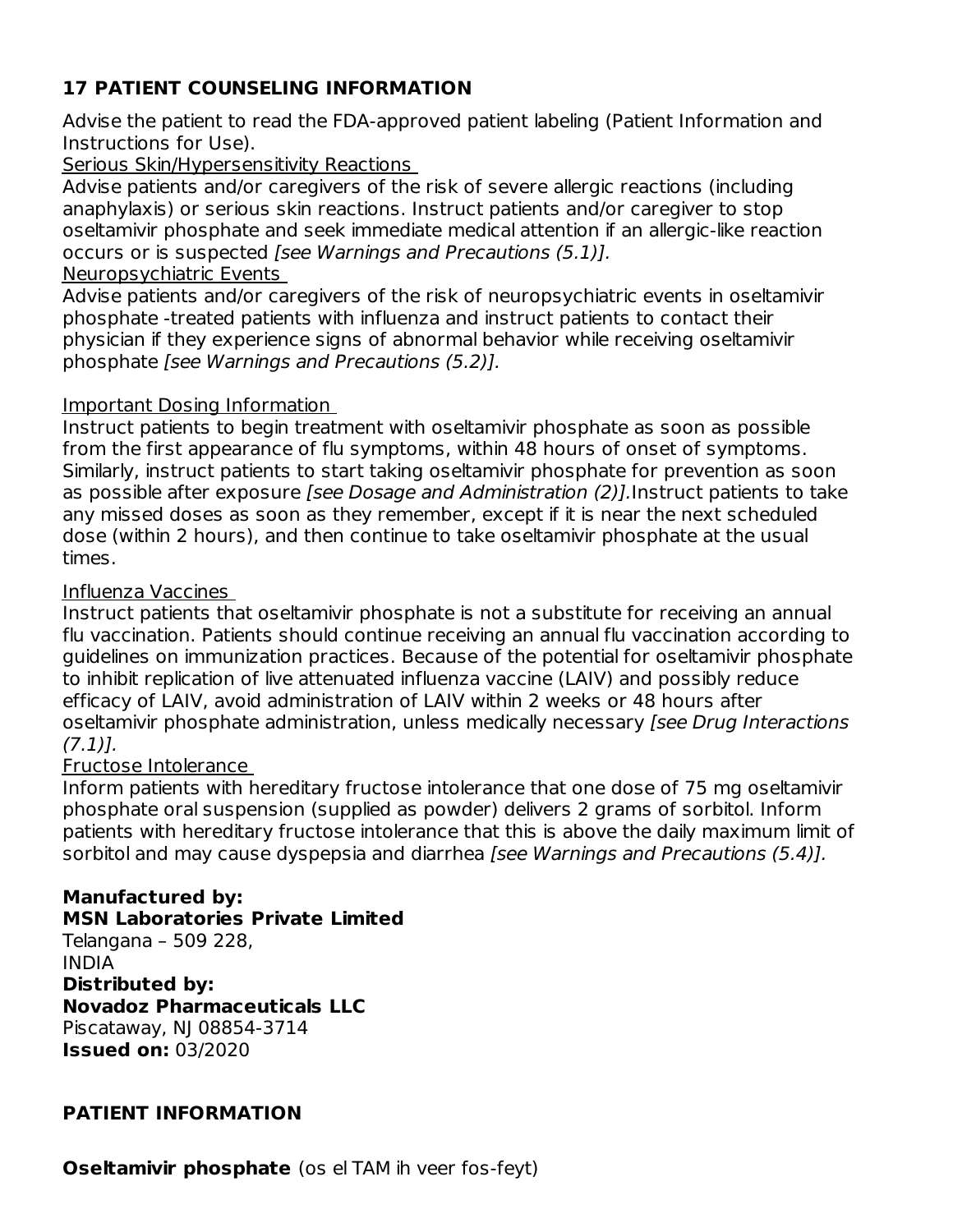## **Capsules, USP for oral use**

## **What is oseltamivir phosphate capsules?**

Oseltamivir phosphate capsule is a prescription medicine used to:

- treat the flu (influenza) in people 2 weeks of age and older who have had flu symptoms for no more than two days.
- prevent the flu in people who are 1 year of age and older.

It is not known if oseltamivir phosphate capsule is:

- effective in people who start treatment after 2 days of developing flu symptoms.
- effective for the treatment of the flu in people with long-time (chronic) heart problems or breathing problems.
- effective for the treatment or prevention of flu in people who have weakened immune systems (immunocompromised)
- safe and effective for the treatment of the flu in children less than 2 weeks of age.
- safe and effective in the prevention of the flu in children less than 1 year of age.

Oseltamivir phosphate capsules does not treat or prevent illness that is caused by infections other than the influenza virus.

Oseltamivir phosphate capsules does not prevent bacterial infections that may happen with the flu.

Oseltamivir phosphate capsules is not recommended for people with end-stage renal disease (ESRD) who are not receiving dialysis.

#### **Oseltamivir phosphate capsules does not take the place of receiving a flu vaccination. Talk to your healthcare provider about when you should receive an annual flu vaccination.**

## **Who should not take oseltamivir phosphate capsules?**

Do not take oseltamivir phosphate capsules if you are allergic to oseltamivir phosphate or any of the ingredients in oseltamivir phosphate capsules. **See the end of this leaflet for a complete list of ingredients in oseltamivir phosphate capsules. What should I tell my healthcare provider before taking oseltamivir phosphate capsules?**

#### **Before you take oseltamivir phosphate capsules, tell your healthcare provider if you:**

- have problems swallowing oseltamivir phosphate capsules
- have kidney problems
- have a history of fructose (fruit sugar) intolerance. Oseltamivir phosphate capsules contains sorbitol and may cause stomach upset and diarrhea in people who are fructose intolerant.
- have any other medical conditions
- are pregnant or plan to become pregnant. Available information indicate that oseltamivir phosphate capsules does not increase the risk of birth defects.
- are breastfeeding or plan to breastfeed. Oseltamivir phosphate can pass into breast milk in small amounts.

#### **Tell your healthcare provider about all the medicines you take,** including prescription or over-the-counter medicines, vitamins, and herbal supplements. **Know the medicines you take. Keep a list of them to show your healthcare provider and pharmacist when you get a new medicine. How should I take oseltamivir phosphate capsules?**

- 
- Take oseltamivir phosphate capsules exactly as your healthcare provider tells you to.
- Take oseltamivir phosphate capsules with food or without food. There is less chance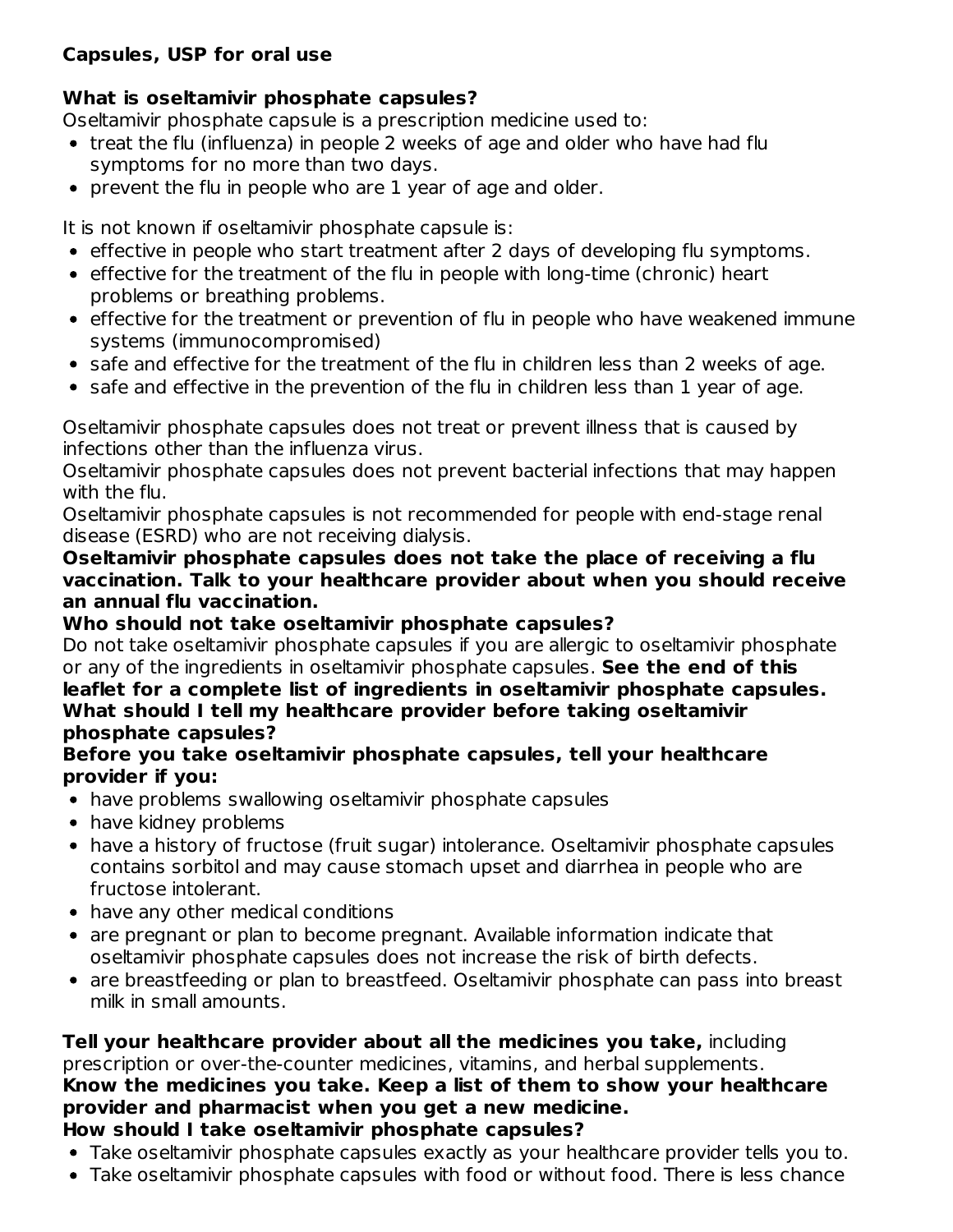of stomach upset if you take oseltamivir phosphate capsules, with food.

- If you miss a dose of oseltamivir phosphate capsules, take it as soon as you remember. If it is 2 hours or less before your next dose, do not take the missed dose. Take your next dose of oseltamivir phosphate capsules, at your scheduled time. Do not take 2 doses at the same time.
- If oseltamivir phosphate for oral suspension is not available or you cannot swallow oseltamivir phosphate capsules, your healthcare provider or pharmacist may instruct you to open oseltamivir phosphate capsules and mix the capsules contents with sweetened liquids such as chocolate syrup (regular or sugar-free), corn syrup, caramel topping, or light brown sugar (dissolved in water).

#### **If your healthcare provider or pharmacist has instructed you to open your oseltamivir phosphate capsules, read the detailed Instructions for Use at the end of this leaflet. Ask your pharmacist if you have any questions.**

## **What are the possible side effects of oseltamivir phosphate capsules?**

Oseltamivir phosphate capsules may cause serious side effects, including:

- **Serious skin and allergic reactions.** Oseltamivir phosphate capsules can cause serious skin and allergic reactions. Stop taking oseltamivir phosphate capsules and get medical help right away if you get any of the following symptoms:
	- skin rash or hives
	- swelling of your face, eyes, lips, tongue, or throat
	- your skin blisters and peels
	- trouble breathing
	- blisters or sores in your mouth
	- chest pain or tightness
	- $\bullet$  itching
- **Change in behavior.** People, especially children, who have the flu, can develop nervous system problems and abnormal behavior that can lead to death. During treatment with oseltamivir phosphate capsules, tell your healthcare provider right away if you or your child have confusion, speech problems, shaky movements, seizures, or start hearing voices or seeing things that are not really there (hallucinations).

The most common side effects of oseltamivir phosphate capsules when used for treatment of the flu include nausea, vomiting, and headache.

The most common side effect of oseltamivir phosphate capsules when used for prevention of the flu include nausea, vomiting, headache, and pain.

Tell your healthcare provider if you have any side effect that bothers you or that does not go away.

These are not all of the possible side effects of oseltamivir phosphate capsules. Call your doctor for medical advice about side effects. You may report side effects to FDA at 1-800-FDA-1088.

## **How should I store oseltamivir phosphate capsules?**

- Store oseltamivir phosphate capsules at room temperature between 68°F to 77°F  $(20^{\circ}$ C to  $25^{\circ}$ C).
- Safely throw away any unused oseltamivir phosphate capsules that is out of date or no longer needed.

### **Keep oseltamivir phosphate capsules, and all medicines out of the reach of children.**

**General information about the safe and effective use of oseltamivir**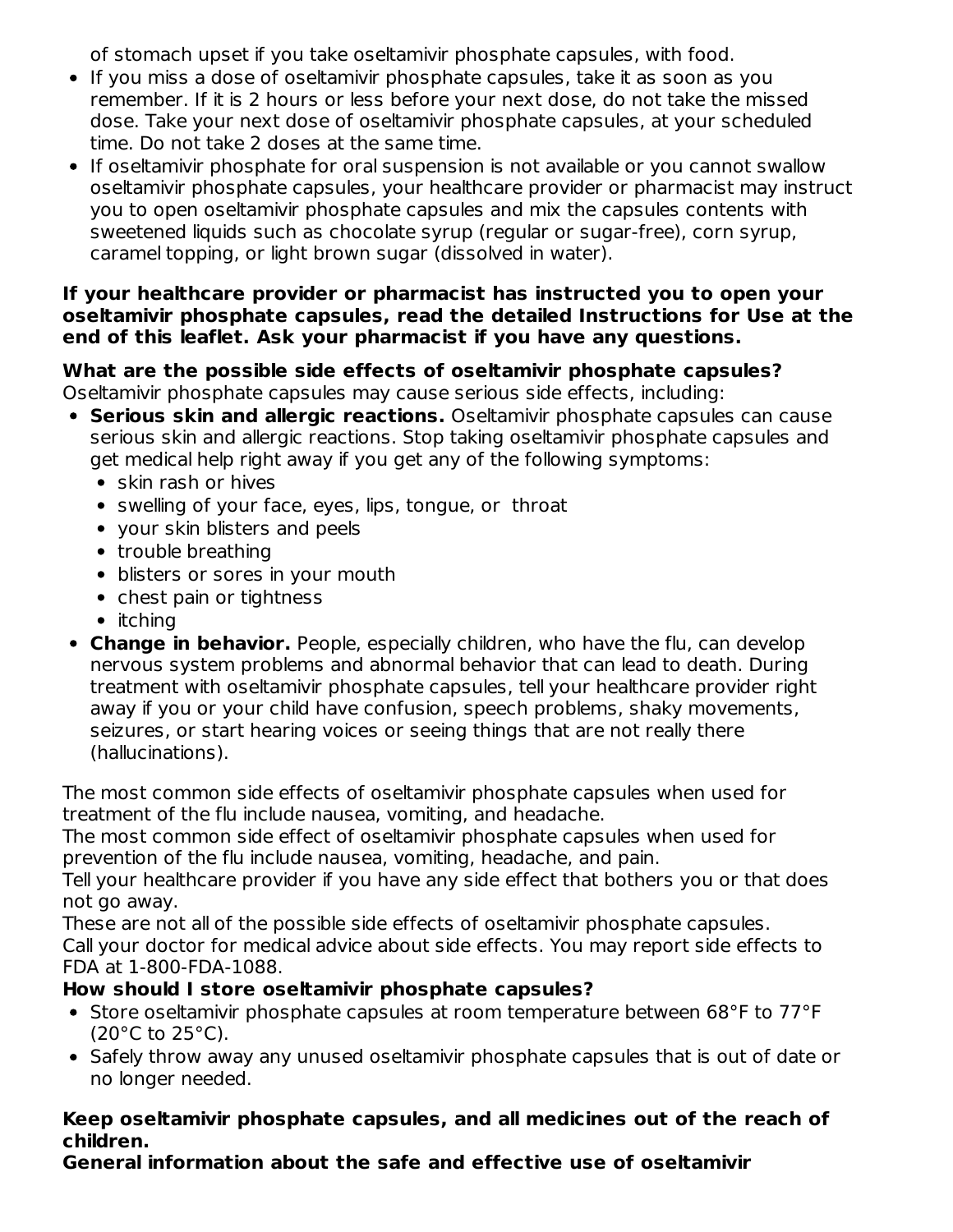### **phosphate capsules.**

Medicines are sometimes prescribed for purposes other than those listed in a Patient Information leaflet. Do not use oseltamivir phosphate capsules for a condition for which it was not prescribed. Do not give oseltamivir phosphate capsules, to other people, even if they have the same symptoms you have. It may harm them. If you would like more information, talk with your healthcare provider. You can ask your healthcare provider or pharmacist for information about oseltamivir phosphate capsules that is written for health professionals.For more information go to www.novadozpharma.com.

### **What are the ingredients in oseltamivir phosphate capsules?**

**Active ingredient:** oseltamivir phosphate USP

### **Inactive ingredients:**

**Oseltamivir phosphate capsules:** croscarmellose sodium, povidone K-30, pregelatinized starch, sodium stearyl fumarate, and talc

**30mg capsule shell:** gelatin, iron oxide red, iron oxide yellow, and titanium dioxide **45mg capsules shell:** gelatin, iron oxide black, and titanium dioxide

**75mg capsules shell:** gelatin, iron oxide black, iron oxide red, iron oxide yellow, and titanium dioxide

Each capsule is printed with black ink, which includes shellac, iron oxide black, propylene glycol and potassium hydroxide.

This Patient information has been approved by the U.S. Food and Drug Administration **INSTRUCTIONS FOR USE**

**Oseltamivir Phosphate** (os el TAM ih veer fos-feyt)

### **Capsules, for oral use**

**How do I mix the contents of oseltamivir phosphate capsules with sweetened liquids, if directed by my healthcare provider or pharmacist? You will need**

- the prescribed dose of oseltamivir phosphate capsules
- a small bowl
- sweetened liquid, such as chocolate syrup (regular or sugar-free), corn syrup, caramel topping, or light brown sugar (dissolved in water)

Step 1. Open the contents of the prescribed dose of oseltamivir phosphate capsules into a small bowl.

Step 2. Add a small amount of the sweetened liquid to the capsule contents.

Step 3. Stir the mixture and give the entire dose of oseltamivir phosphate capsule. This Instruction for Use has been approved by the U.S. Food and Drug Administration.

## **Manufactured by:**

#### **MSN Laboratories Private Limited**

Telangana – 509 228, INDIA **Distributed by: Novadoz Pharmaceuticals LLC** Piscataway, NJ 08854-3714 **Issued on:** 03/2020

## **PACKAGE LABEL.PRINCIPAL DISPLAY PANEL**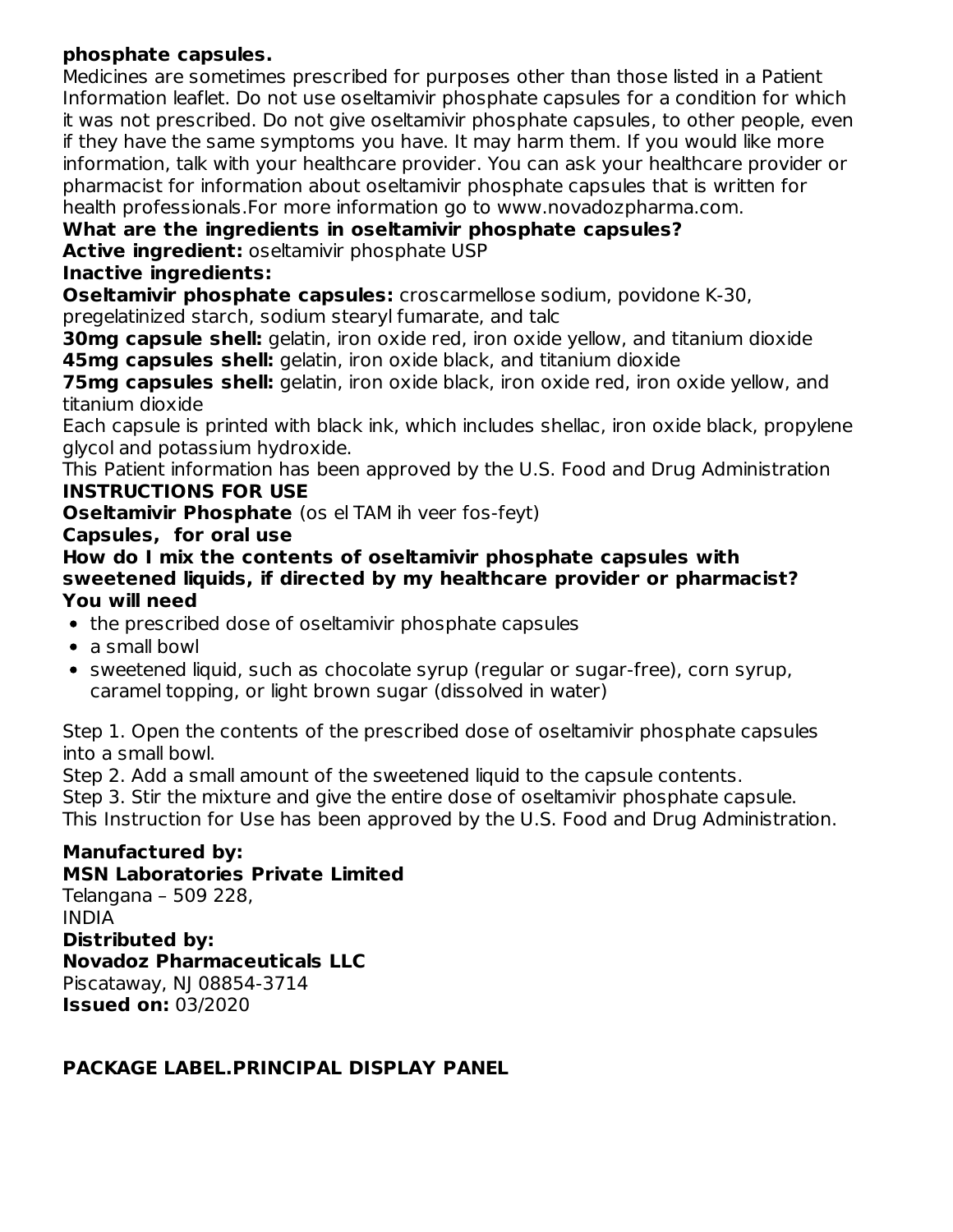

# **OSELTAMIVIR PHOSPHATE**

oseltamivir phosphate capsule

| <b>Product Information</b>     |                                          |                       |                                   |  |  |
|--------------------------------|------------------------------------------|-----------------------|-----------------------------------|--|--|
| <b>Product Type</b>            | <b>HUMAN PRESCRIPTION</b><br><b>DRUG</b> | Item Code<br>(Source) | NDC:68071-2612(NDC:72205-<br>044) |  |  |
| <b>Route of Administration</b> | ORAL                                     |                       |                                   |  |  |

| <b>Active Ingredient/Active Moiety</b>                                                  |                                    |          |  |  |
|-----------------------------------------------------------------------------------------|------------------------------------|----------|--|--|
| <b>Ingredient Name</b>                                                                  | <b>Basis of</b><br><b>Strength</b> | Strength |  |  |
| <b>OSELTAMIVIR PHOSPHATE (UNII: 4A3O49NGEZ) (OSELTAMIVIR ACID -</b><br>UNII:K6106LV5Q8) | <b>OSELTAMIVIR ACID</b>            | 75 mg    |  |  |

| <b>Inactive Ingredients</b>                      |          |  |  |  |
|--------------------------------------------------|----------|--|--|--|
| <b>Ingredient Name</b>                           | Strength |  |  |  |
| <b>STARCH, CORN (UNII: 08232NY3SI)</b>           |          |  |  |  |
| <b>POVIDONE K30 (UNII: U7250W32X)</b>            |          |  |  |  |
| <b>CROSCARMELLOSE SODIUM (UNII: M280L1HH48)</b>  |          |  |  |  |
| <b>TALC</b> (UNII: 7SEV7)4R1U)                   |          |  |  |  |
| <b>SODIUM STEARYL FUMARATE (UNII: 7CV7WK4UI)</b> |          |  |  |  |
| <b>GELATIN (UNII: 2G86ON327L)</b>                |          |  |  |  |
| <b>TITANIUM DIOXIDE (UNII: 15FIX9V2IP)</b>       |          |  |  |  |
| <b>FERRIC OXIDE RED (UNII: 1K09F3G675)</b>       |          |  |  |  |
| <b>FERRIC OXIDE YELLOW (UNII: EX43802MRT)</b>    |          |  |  |  |
| <b>SHELLAC (UNII: MB5IUD6IUA)</b>                |          |  |  |  |
| <b>POTASSIUM HYDROXIDE (UNII: WZH3C48M4T)</b>    |          |  |  |  |
| <b>PROPYLENE GLYCOL (UNII: 6DC9Q167V3)</b>       |          |  |  |  |
| <b>FERROSOFERRIC OXIDE (UNII: XM0M87F357)</b>    |          |  |  |  |
|                                                  |          |  |  |  |